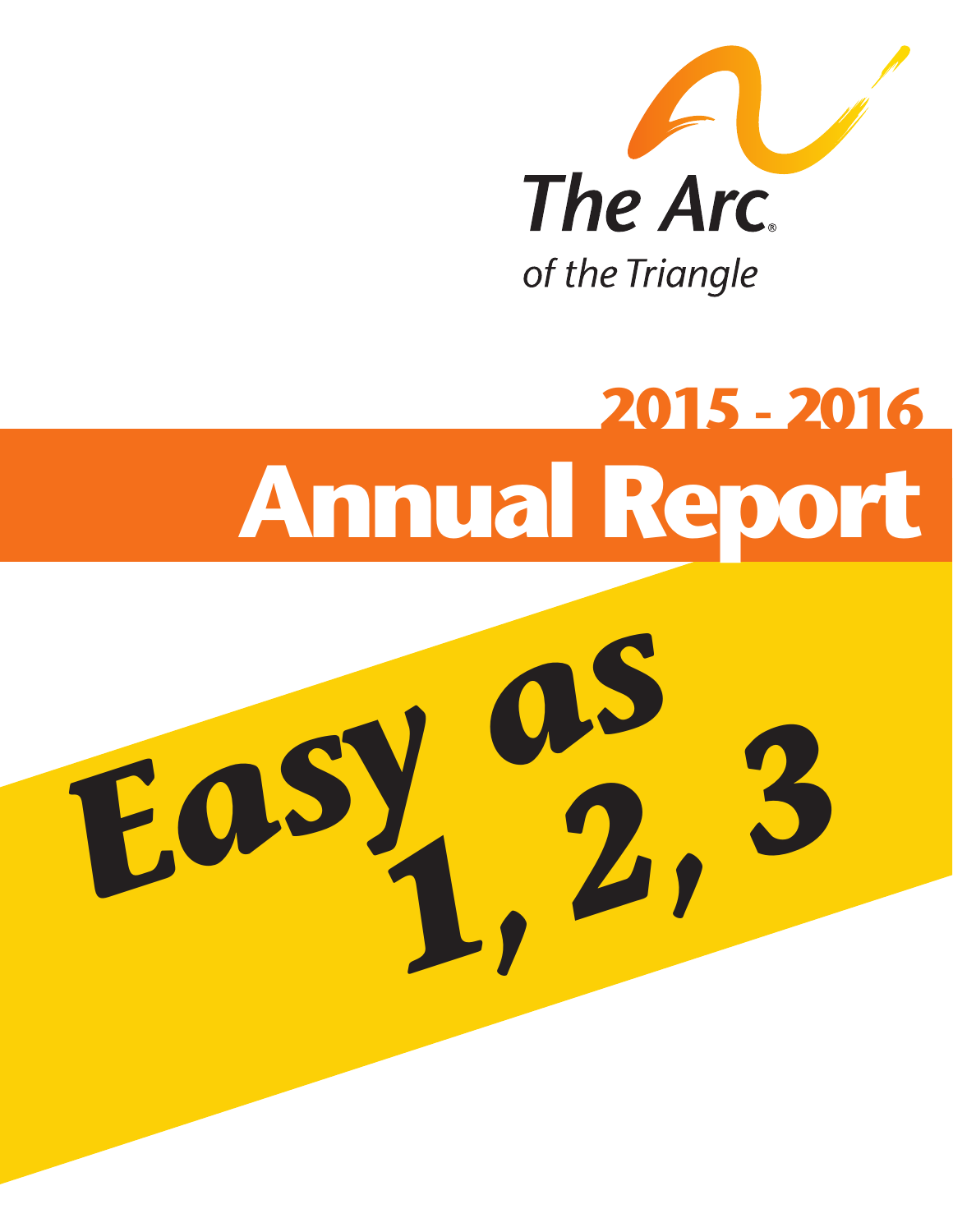## **MISSION:**

*The Arc of the Triangle, Inc. supports children and adults with intellectual and/or developmental disabilities [I/DD] to achieve their personal goals and dreams in our community through partnership and advocacy.*

### **STAFF 2015-16**

Robin Baker, Executive Director Duffy Palmer, Senior Director & General Counsel Lisa Maier, Quality Assurance Director Karen Warner, Human Resources Director Jennifer Pfaltzgraff, Marketing & Communications Director Individual Services: Michelle Merritt, Director of Individual Services Mike Kirschner, Assistant Director of Individual Services Maranda Beckwith Ramona Castillo-Segoviano Yolanda Enoch Tara Moore Lucas Parkin Kerr Siegemund Stephanie Smith

Employment Services: Susan Swearingen, Director of Employment Services Barb Germiller Laura Guidry Steve Johnson Kathy Mayer

Community & Volunteer Programs: Michelle Foy, Assistant Director of Community Programs Susan Chandler, Assistant Director of Volunteer Services

> Administrative Team: Kenneth Kelty Shauna Leng Marilyn Monroe Eileen Patrick Joyce Marie Smith Lindsay Smith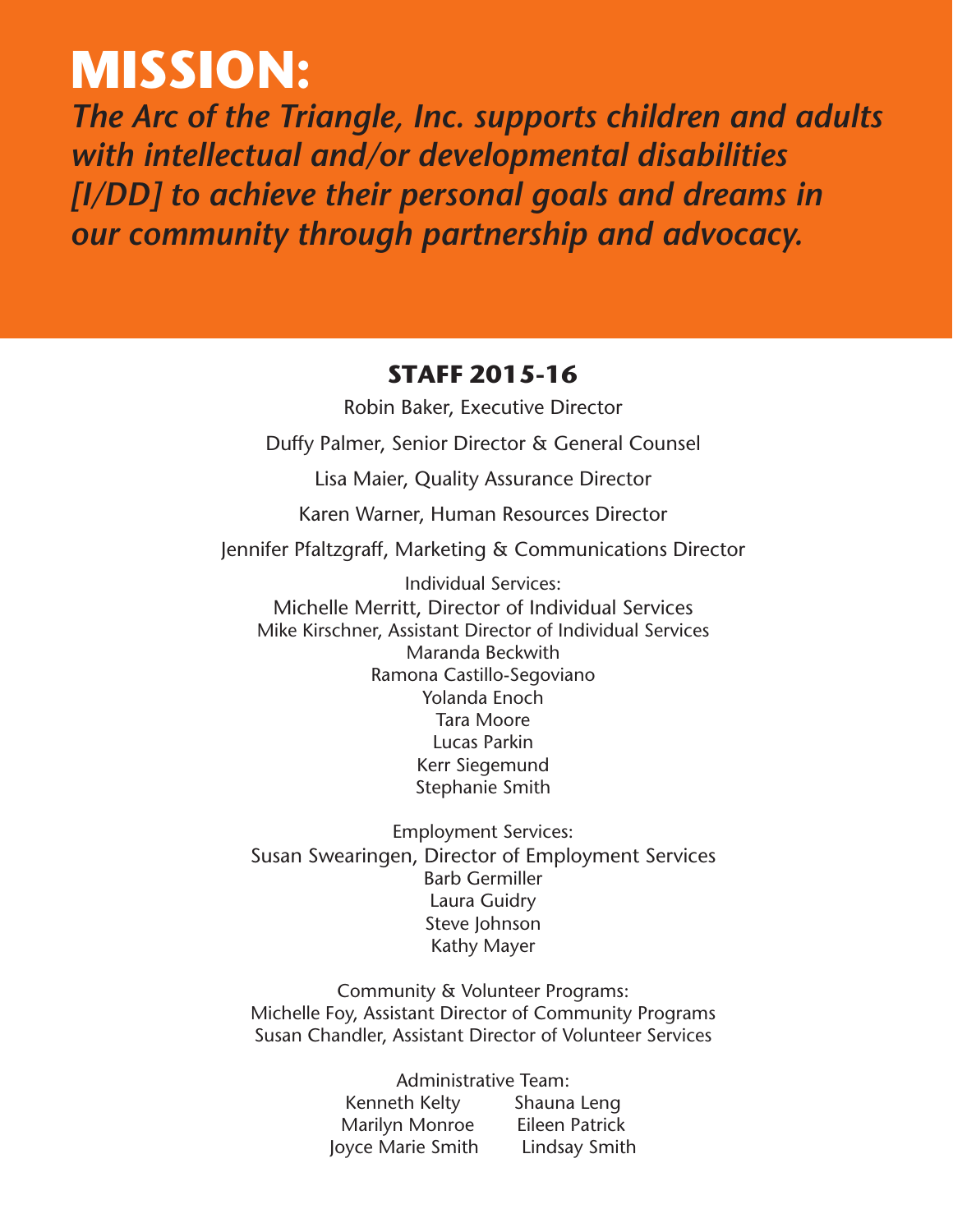## **It's as easy as 1,2,3...**

## *Message from Robin Baker, Executive Director*

When you do the math it's simple. Combining the efforts of three separate Arc Chapters with a combined 180 years of experience of assisting children and adults with Intellectual and Developmental Disabilities equals future success. For several years we have known that as a non-profit organization in a managed care environment, several conditions would need to be met to ensure the greatest chances for survival.

First, our organization would need to be large enough to attract business from the Managed Care Organizations. As a multi-county provider we are now in a position to provide both Medicaid and State funded services to people across the entire Triangle area. While this certainly doesn't make us a" big fish", coupled with other attractive features, it does increase our chances of remaining a viable business partner with our funding agencies.

The fact that we are a unique organization that goes well beyond the typical practice of only providing services that are limited to Medicaid or State funding, is likely to be the variable that continues to attract the attention of our funders and other stakeholders.

Second, transforming three separate chapters into one provides economies of scale that enable us to pool resources. As a result, we are in a better position to pay the new and increased expenses to do business with the Managed Care Organizations including but not limited to Outcome Based Reporting Systems, Quality Assurance Data Systems, National Accreditation and an expanded authorization process.

Third and most importantly, joining forces has allowed us to take all of the programs and services that were once unique to each chapter and apply them across our entire catchment area. The fact that we are a unique organization that goes well beyond the typical practice of only providing services that are limited to Medicaid or State funding, is likely to be the variable that continues to attract the attention of our funders and other stakeholders. Petals with a Purpose, Project SEE, The Summer Work and Wellness Program, The Supported Retirement Program, The Triangle Self-Advocacy Network, a membership base largely comprised of individuals with disabilities and their families, and other programs and services that

you will read about in this report, brightly define the fabric of our organization. It is because of these servic-

es and our commitment to quality and excellence that we will continue to respected partner with both of our Managed Care Organizations.

Thank you for your interest and support of The Arc of the Triangle. With your continued involvement, I am confident that we will succeed in positioning ourselves to be able to assist people with intellectual and developmental disabilities for many years to come. Please consider becoming a member, volunteering and or donating to us! We would not be able to do what we do without you!

di 7. Buke

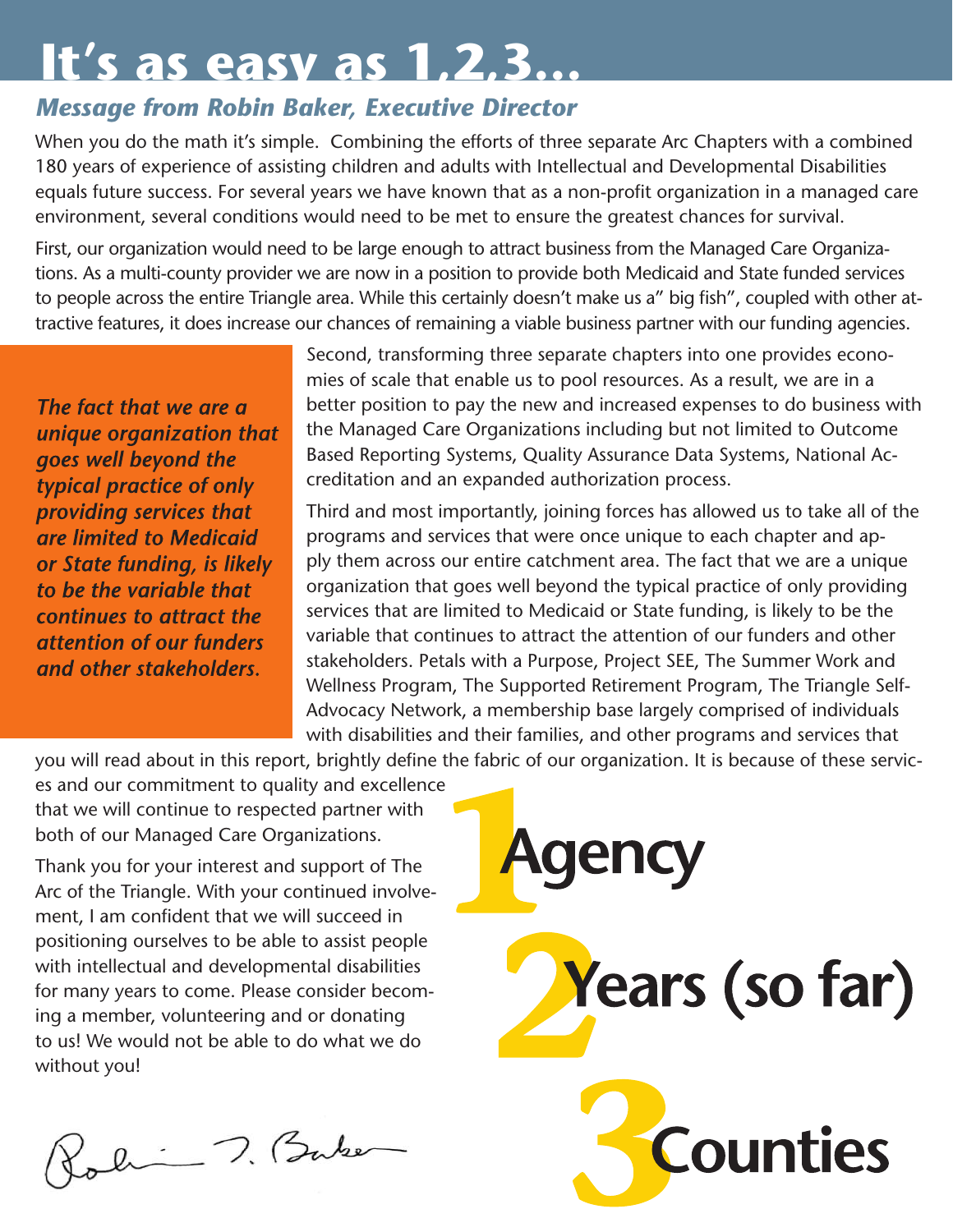### *A Word from Our Senior Director*

Given that The Arc of the Triangle is now 2 years old with decades of experience providing services and supports, it is remarkable to reflect upon how new we are at serving the Greater Triangle area with much success. While we have seen many amazing things, there have been plenty of challenges too. I continue to be impressed at the admirable level of dedication so many people demonstrate to work towards effectively serving and supporting people with intellectually and/or developmental disabilities within our agency.

Our services are primarily funded through our state's Medicaid and state funded systems. Anyone following our state's system knows that there has been a lot of changes and a lot of talk about future changes. We are excited about many of these upcoming changes because it appears that the system will empower individuals to guide and direct their services and supports with much more control, have additional options to meet real-life needs flexibly, and impose more individualized and community based rules in unprecedented ways so that people can live in more natural and integrated settings. This empowerment is primary for those who have an Innovations Waiver slot. But for those who unfortunately do not, there may have been some reductions in services and barriers to access services if you were not already receiving services. This funding discrepancy does not come from us. It is determined by our government's system. We have and will continue to advocate for a high quality services and supports that leaves no one behind. This is a tremendous challenge, but one that we embrace because our preexisting entities were founded upon this belief and mission decades ago!

#### **Our successes within our Employment Services and Individual Services departments can be summarized in one word: JOBS!**

More than any time previously, our Employment Services Department helped more people with disabilities obtain competitive community-based employment. This was no small task. We are fortunate to have persistent Employment Specialists who listen well and help employers hire people with disabilities because of the benefits the employer realizes by doing so. They are dedicated to ensure people are supported long-term. They focus on personal preferences and strengths. These attributes were so recognizable that we are now able to begin accepting and serving referrals from the Durham Voc Rehab office, adding to our existing Chapel Hill and Raleigh Voc Rehab offices' referrals.

Equally, our Individual Services is one of our most sought after service departments. Despite the statewide and national challenges with hiring qualified direct support professionals and static reimbursement rates, many families and professionals request that we partner with them to hire, train, and supervise Support Professionals. These requests have come by many satisfied people recommending us to others. This work is certainly not easy and has not worked perfectly for everyone all of the time. However, our QP IS Supervisors are trusted partners because they understand and respond to the needs of those who receive individualized services and supports. The impact of our Support Professionals is long-lasting. Their jobs are the beacon example to our communities of how to respect, interact with, and support people with disabilities. The greater Triangle area is better by having Arc Support Professionals partner with individuals to live integrated and fulfilling lives.

Duffy Palmer Senior Director & Legal Counsel



*I continue to be impressed at the admirable level of dedication so many people demonstrate to work towards effectively serving and supporting people with intellectually and/or developmental disabilities within our agency.*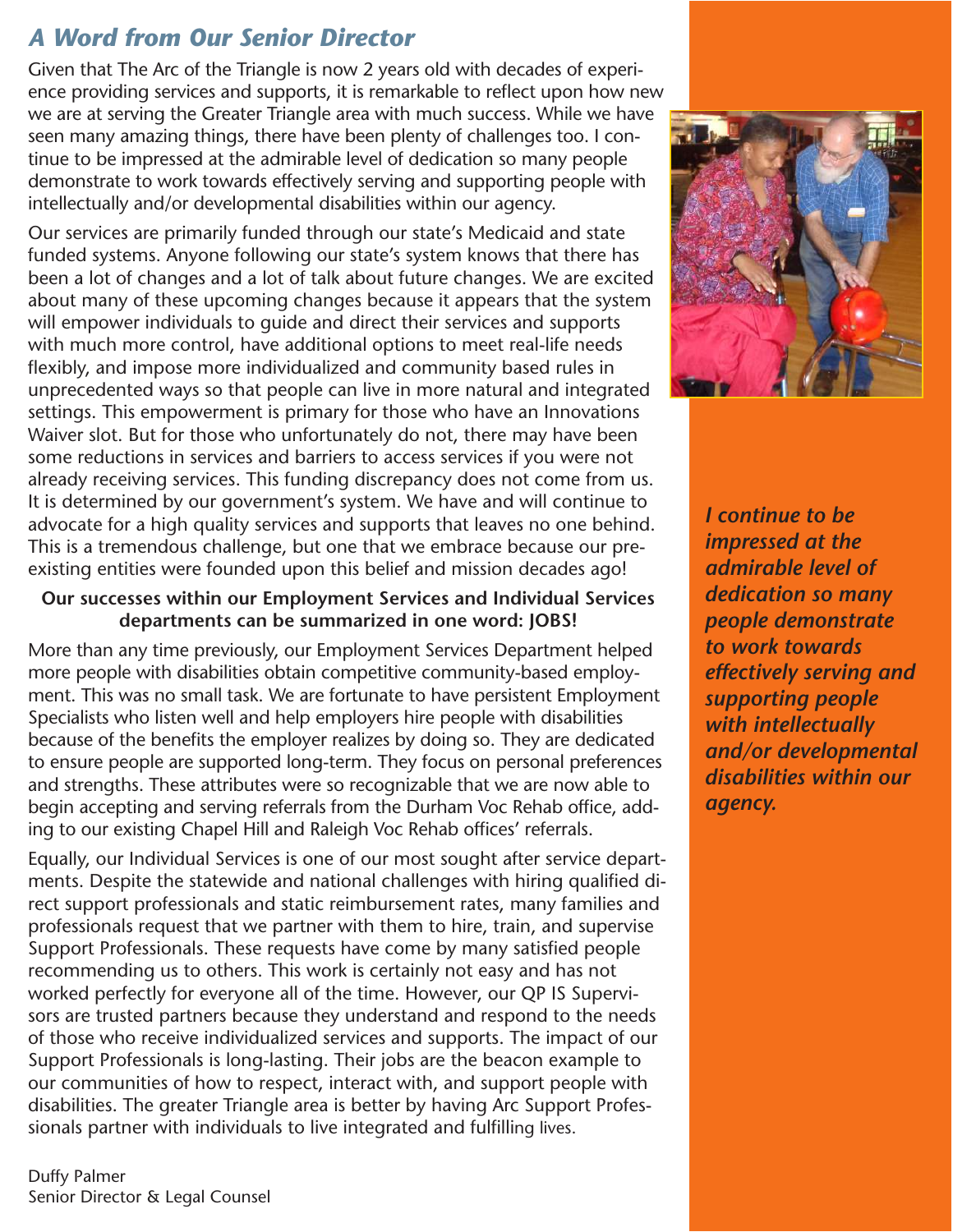## *Quality Assurance*

#### *by Lisa Maier, QA Director*

In the summer of 2015, the Quality Assurance position was in full swing. We had three successful audits from our partnering MCOs (Managed Care Organization) who authorize our Medicaid funded services. We had a routine and post payment review as well as a financial audit from Cardinal Innovations and a routine monitoring from Alliance Behavioral Healthcare. We attained the maximum two

year stamp of approval from each. Before we could catch our breath, The Council on Quality and Leadership (CQL) called to set up their post-merger visit for September. CQL is our National Accreditation organization and it is a requirement to maintain this accreditation to be in business in North Carolina.

CQL focuses on both how we do business (10 Factors) and on the personal outcomes of the people we support. Laura Fleming, our CQL liaison, came into our offices to discuss our merger activities and to assist us to move forward with CQL providing us a foundational structure.

Management sat down, with Laura, and discussed how we are combining the strengths of each organization and the challenges of merging our offices. Our strengths included; having the same business goals in our Person Centered Excellence Plans, merging our specialties and being able to offer more resources and services to our families and in a larger geographical area. Our new challenges were blending our office families (staff), growth that required a new organizational structure (including a new level of management) and combining cultures and emerging with one set of best practices and procedures. Through the discussions we realized how far we had already come.

Laura also sat down with two focus groups – Staff (QPs and Support Professionals) and participants we support. Each group shared the things they would never want to change about The Arc and shared some challenges/ideas. The feedback from these focus groups has shaped many of our quality improvement projects and workgroups. These include a group that is reviewing our staff training materials and staff access to additional professional development options. We have a group exploring new ways of attracting quality staff, we completed a pay equity analysis which led to new pay scales and other retention activities.

The third activity was the POM (Personal Outcome Measure) Interview. This interview is based on the three areas of a person's life; My Self, My World and My Dreams. Our participant was asked about how she felt she was treated (respect), did she have control over where she lived, where she worked, what staff worked with her. Did she feel she was choosing her own life goals and did she have the relationships in her life she wanted? Each question also rates The Arc and how well we support each of the 21 outcomes. The interview showed outcomes being met for our participant and The Arc was doing a good job giving options and providing supports.

As we grow and move forward as one organization, adhering to the Medicaid rules is important and necessary but the success of people and families we support and is a true gauge of our accomplishments. In the next year, you will see that we will be conducting more POM interviews with our participants and meeting with them to assess their goals for the upcoming year, prepare them for leading their annual planning meeting and focus more on their life dreams. The Arc will be requesting your opinions and ideas through surveys and focus groups to continue our growth in order to better serve our community in the coming years.



The Council on Quality and Leadership Partners in Excellence; Leadership for the Journey.

> *As we grow and move forward as one organization, adhering to the Medicaid rules is important and necessary but the success of people and families we support and is a true gauge of our accomplishments.*

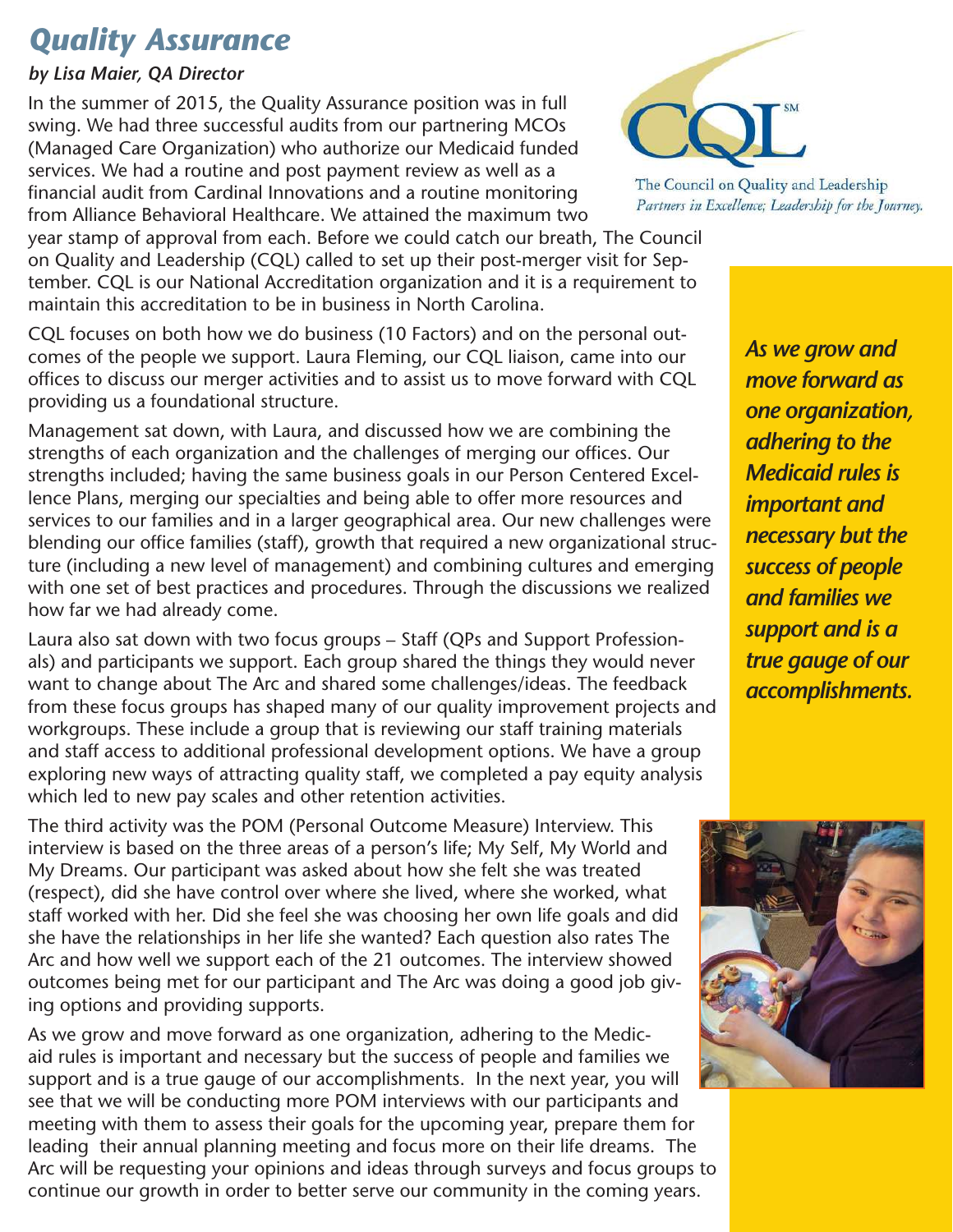# **INDIVIDUAL SERVICES**

## *Individual Services: Supporting Individuals to Live the Life THEY CHOOSE*

#### *by: Michelle Merritt Director of Individual Services*

This past year has been a busy one for The Arc of the Triangle and especially the Individual Services Department. We have seen several changes especially among our Supervisors and Direct Care Staff. We are excited about our current team and the dedication they put into supporting Individuals with ID/ DD. One of the most exciting aspects of our role in supporting individuals to live the life they choose.

We support individuals to live in the environment of their choice whether that is at home with their family, in our Meadowmont apartments, in a different apartment of their choice (maybe with a friend or companion) or in a local group home. We provide the type and level of services that each individual wants and needs based on their desires, interests and funding. Some individuals receive supports to help them maintain their home or living environments or to work on skills to lives as independently as possible.

Many of our individuals enjoy a day in the community. For some, that means volunteering with others to support many great local causes. For others, this means going to work at a paid job! And for a lot of folks that means a mixture of some volunteering and some work. Many individuals also continue to choose to participate in other Arc activities such as the various classes offered throughout the week and/ or the fun Friday and advocacy activities. Our staff promote full community inclusion and want to help our individuals gain friendships and natural supports in the community. We also want to be there to support parents and other care givers so that they can live, work and play too so they are able to be the best care givers possible as well.



Thinking about the Individuals we serve, many of whom have been with The Arc for many years, its amazing to think how many have completed school and now participate in a full day in the community with support of their staff and families. When I run into them participating in cooking class or volunteering for TABLE, or at their job at EV, I see smiling facing. I see a sense of pride for their work and accomplishments. Its clear they are living the life they want to live doing what they want to do! Often I find out about new and exciting things going on in the area from the folks we support and their families because they are out doing these awesome things. It is clear The Arc of the Triangle supports individuals with ID/DD to live the life that they choose!



*Thinking about the Individuals we serve, many of whom have been with The Arc for many years, its amazing to think how many have completed school and now participate in a full day in the community with support of their staff and families.*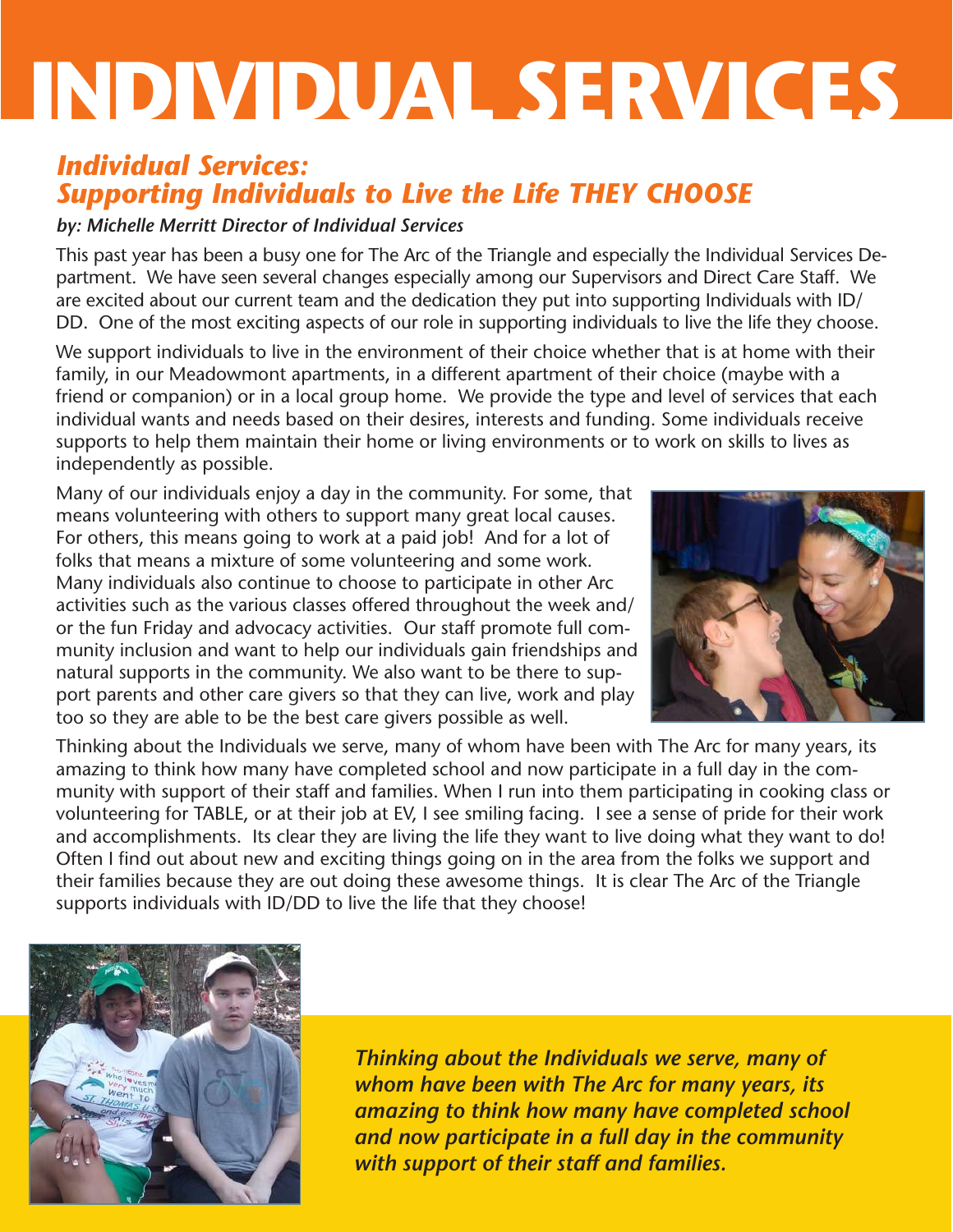|                                                |               | Individual Services and Employment Services Annual Report                                |  |
|------------------------------------------------|---------------|------------------------------------------------------------------------------------------|--|
|                                                |               | At the end of the FY 15-16, The Arc of the Triangle's Individual and Employment Services |  |
| Departments were serving:<br><b>Department</b> | # of People   | # of People in Process of Accessing                                                      |  |
|                                                | <b>Served</b> | <b>Services</b>                                                                          |  |
| Individual Services                            | 215           | 32                                                                                       |  |
| <b>Employment Services</b>                     | 127           |                                                                                          |  |
|                                                | 342           |                                                                                          |  |

From July 1, 2015 to June 30, 2016, The Arc of the Triangle's Individual and Employment

| <b>Service</b>                                               | FY 15-16   | Difference from last<br><b>FY</b> | % change<br>from last FY |
|--------------------------------------------------------------|------------|-----------------------------------|--------------------------|
| In Home Skill Building                                       | 50,047.00  | $+9,756.50$                       | 24%                      |
| <b>Community Networking</b>                                  | 17,766.00  | $+468.25$                         | 3%                       |
| <b>Personal Care</b>                                         | 18,060.00  | $+5,070.75$                       | 39%                      |
| Supported Employment<br>(Innovations Waiver and B3 Medicaid) | 13,895.00  | $+3,315.50$                       | 31%                      |
| Respite - Innovations Waiver                                 | 9522.25    | $+137.75$                         | $1\%$                    |
| Personal Assistance                                          | 6,970.50   | $+1,060.00$                       | 18%                      |
| <b>Residential Supports</b>                                  | 3,068.50   | $-2,734.50$                       | $-47%$                   |
| Respite - B3 Medicaid                                        | 5,493.50   | $+96.75$                          | 2%                       |
| <b>Vocational Rehabilitation</b>                             | 3,623.25   | $+1,738.50$                       | 92%                      |
| Respite (state-funded)                                       | 1,788.5    | $+307.00$                         | 21%                      |
| <b>Private Pay</b>                                           | 286.00     | +16.00                            | 6%                       |
| <b>Community Guide</b>                                       | 382.50     | $+345.75$                         | 941%                     |
| Project SEE                                                  | 1,321.25   | $+1,321.25$                       |                          |
| Group Respite                                                | 210.75     | $+210.75$                         |                          |
| <b>TOTAL</b>                                                 | 132,435.00 | $+21,110.25$                      | 24%                      |

### **Services and Supports Provided FY 15-16**

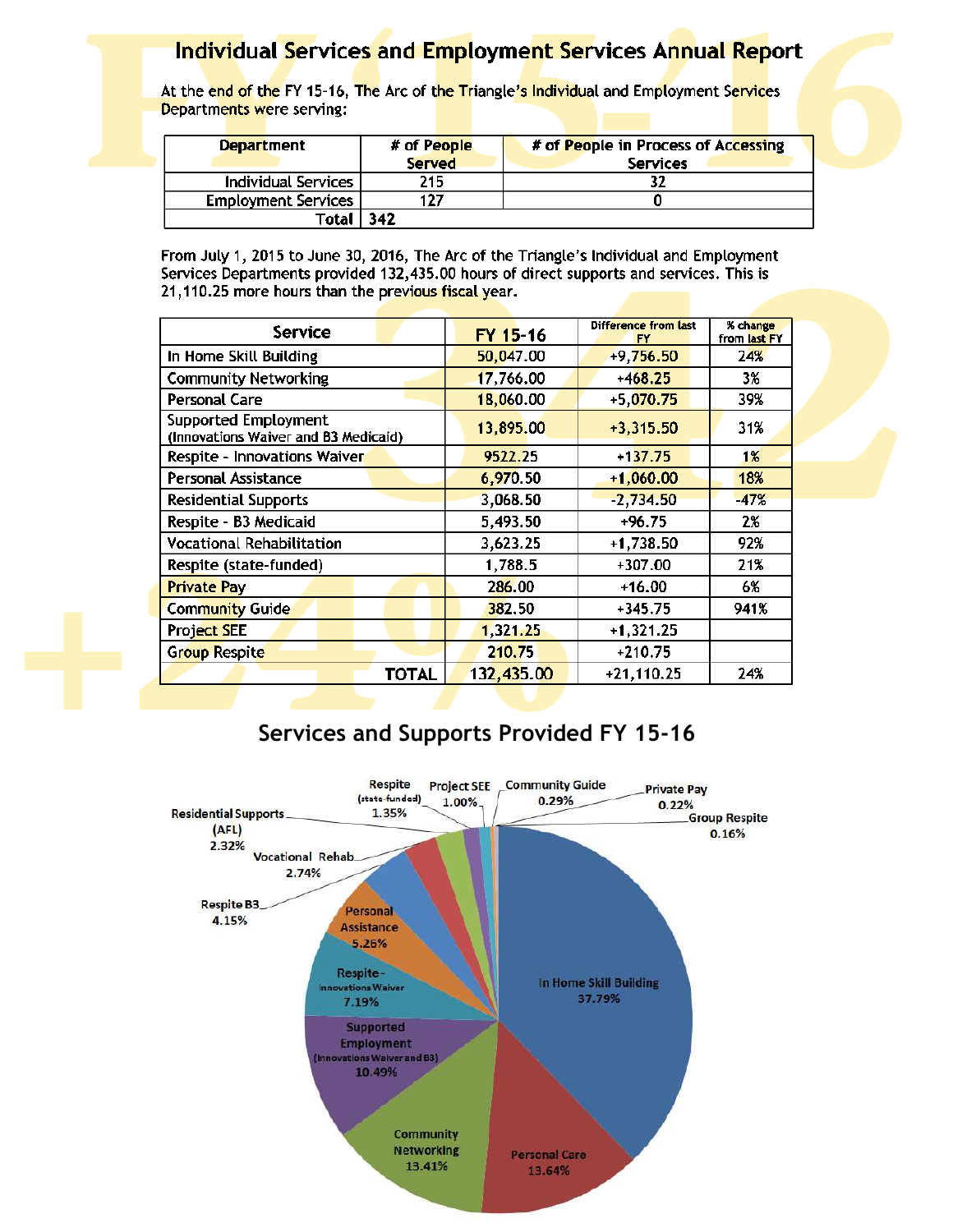# **EMPLOYMENT SERVICES**

Latonya has been successfully employed for over 6 months and her manager is asking The **Arc for more candidates** because he is so impressed with Latonya. The employment specialist never gave up on Latonya knowing that she had the skills, abilities and drive to be successful. As a result, Latonya persevered and is now working full time in a job that she loves.

## *Employment Services: Working Hard to Support our Work Force by Susan Swearingen, Director of Employment Services*

Another year has passed and thanks to the hard work of our participants with support from the Employment Specialists at The Arc of the Triangle there are 37 individuals with I/DD who started new jobs during the 2015/2016 fiscal year. Each of their stories is unique but they all had one goal in common…to be a productive member of their community by obtaining and being successful in a job.

Carl was referred to us by Vocational Rehabilitation in Raleigh. He wanted to get a job working in janitorial services. He is unable to read and only able to write to sign his name. He had been out of work for two years and was finding it difficult to live on his current income. Carl got a job doing exactly what he wanted to do, cleaning office buildings in downtown Raleigh 5 nights a week. The Employment Specialist had to get creative and create a picture schedule to assist Carl in completing his task independently. Through this process, Carl built a special relationship with his employment specialist. He felt safe asking her to help him read and understand his bills and other mail. It was discovered that Carl no longer had insurance and was receiving medical bills that he could not pay. The Arc stepped into action assisting Carl with applying for and obtaining Medicaid. Carl's Employment Specialist continues to check on him at work to make sure all is well and she lets him know when she is coming so he can bring his mail and they can go through it together on his break. Carl has been successfully employed for over 7 months and his employer is very pleased with his work.

The year was not without its challenges. Many of our participants are considered hard to place and come to us because other agencies were unable to help them find employment or keep them employed. It is our

philosophy that everyone who wants to work, should work no matter what it takes.

Latonya is from Orange County. During the past two years she has had support from her Arc employment specialist finding 4 different jobs. Her first job was with U-Haul where she was under-employed so the decision was made leave in order to take a job at the Sheraton offering more hours. She was fired from this job after a short time due to a misunderstanding/miscommunication. With support again from her employment specialist she was able to find a job working through home health. When her patient went into the hospital and there were not enough hours to keep her employed Latonya and her employment specialist went job hunting again. She finally found her dream job at Aloft providing full time housekeeping services. She has been successfully employed for over 6 months and her manager is asking The Arc for more candidates because he is so impressed with Latonya. The employment specialist never gave up on Latonya knowing that she had the skills, abilities and drive to be successful. As a result, Latonya persevered and is now working full time in a job that she loves.

The Employment Services Department continues to above and beyond to make sure that the participants we serve have everything they need to be successful in a job and in life. This very successful year has led to The Arc of the Triangle expanding into new areas and we are now actively receiving referrals and serving participants in Durham County.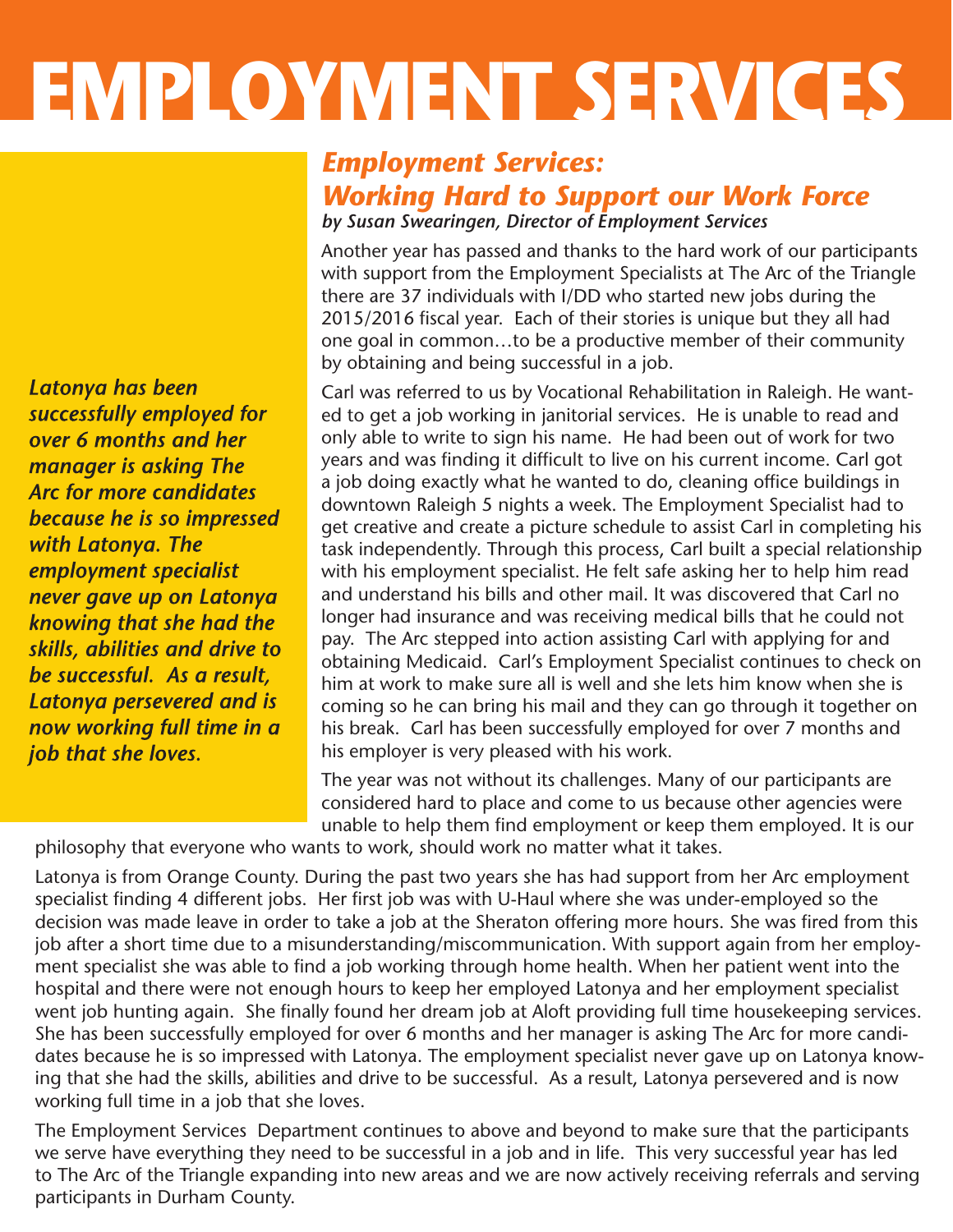# **INDIVIDUAL SERVICES (cont'd)**

## *The Orange County Apartments in Meadowmont*

*by Lisa Maier, QA Director*

In April 2015 the Orange County Apartments needed someone new to step in to ensure the tenants had a person to call for repairs and the property taken care of. The Arc's Community Guide Stephanie Smith and I stepped in to learn the ropes. For several months Stephanie and I teamed up to complete the monthly

inspections and repairs. It was a challenge to learn the Housing and Urban Development [HUD] rules and contracts but a pleasure getting to know our tenants. As Stephanie's Community Guide caseload grew she needed to focus on her participants and my QA responsibilities needed my focus.

In December, we celebrated the holidays with our tenant Tristan jumping in to put up outdoor lights and a tree (decorated in Carolina blue) in the community room. The apartments looked very festive and the tenants had a wonderful holiday party that their families organized.

January brought our first HUD inspection. Heath Younts, Property Manager for The Arc of NC, came out to support me through the process. We scored 99% which means we achieved the maximum three year certification.



In March, to better support our tenants and the property, we hired Tristan to be our handyman. Tristan has been a wonderful help. He has provided support to his neighbors, made repairs and was a person on site that we can rely on. About a month later, we purchased a new basketball hoop. Tristan is very mechanically inclined. I served as his assistant while we put it together. It was a long **January brought our first HUD inspection. Heath Younts, Property Manager** for The Arc of NC, came out to support me through the process. We scored 99% which means we achieved the maximum three year certification.

day but it looks great! Tristan "The Handyman" has continued to be there when we needed his expertise and I look forward to his help this coming year.

The only thing that seemed to have something missing was our outdoor space by the community room. In May, just as the weather was getting nice, we purchased

patio furniture. We were able to buy two very nice tables, each with 4 chairs and cushions. The tables were topped off with beautiful red umbrella's that add a splash of color and class to our property. We thank The Ireland Family Foundation for their donation. In the coming year we will be making a few improvements to our community room to make sure it's a comfortable space for everyone to enjoy. We encourage family and friends of our tenants to take advantage of the larger gather space inside and out!

## *Durham Voucher Respite Program Growing in Durham*

In 2014 we supported over 30 Durham families. A few families no longer needed our support and several moved in B-3 state funded services or received the Innovations waiver which reduced the number of families that were enrolled in the program. Through building relationships with the Alliance BHC Access staff and word of mouth we are growing again and supporting more families and caregiver get the respite they need with a little financial support.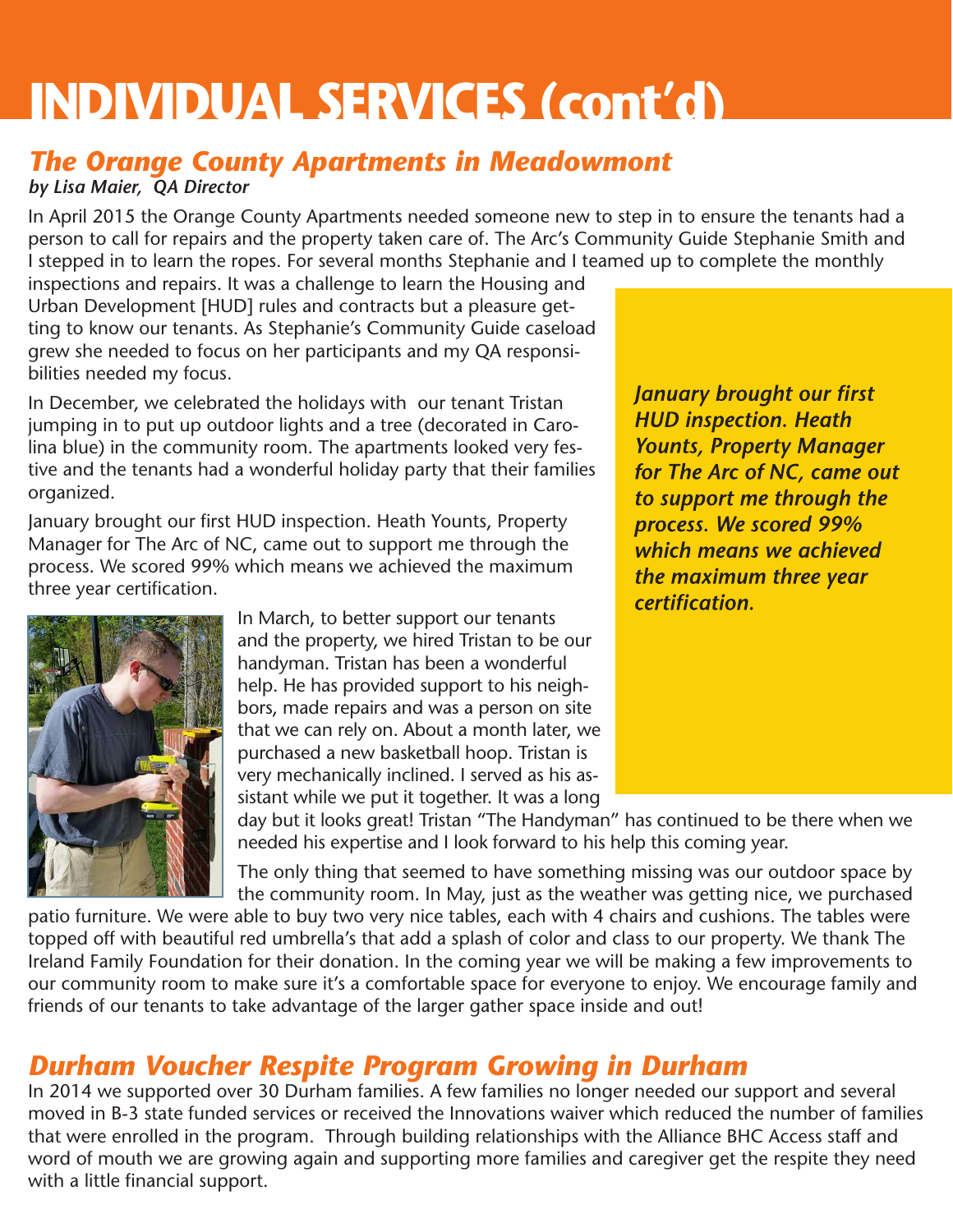# **SUMMER PROGRAMS** *Project SEE [Supported Employment Experience]*

#### *by Clayton Williamson*

Project SEE is a six-week work placement program that puts students into a workplace alongside the guidance of a Project SEE job coach. Each student gains professional and social skills, such as how to work as part of a team or how to get ready for work in time for their daily shift. A typical Project SEE student works a

20-22 hour work week, Monday through Friday. In addition to earning a paycheck, students can also earn credit hours that go toward graduation. Warren, a 25-year veteran of job coaching with Project SEE, enjoys watching his students grow and expand their skill sets. "I give them a chance to be independent as much as possible. I give them space to work."

Most vocational rehabilitation work assessments only last three to four hours, an insufficient amount of time to truly gauge a student's potential and strengths. But Project SEE lasts six weeks, providing job coaches with far more insight into a student's abilities and work ethic. "When the nov-

elty of having a new job wears off," says Warren, "we get to see what each student is really made of." The six-week duration also allows job coaches to better understand students and help focus their energies. Permanent job offers are often made to student-interns once their time with Project SEE is complete, says Susan Swearingen, leader of Project SEE. "Employers such as Whole Foods and SAS are always delighted to work with us. Our students become important parts of their team."

Susan has seen Project SEE become an incredible program for young adults with disabilities, and she hopes Project SEE will take on more student-interns and job coaches in the summers ahead. "This year we had 18 students," she says, "and we'd love to have many more." She's working to ensure Project SEE can take on more student-interns for the near future, but they need more funding to hire job coaches like Warren. Project SEE is funded by Aliance Behavioral Healthcare and private grants.

## *Summer Work & Wellness Program*

#### *By Mike Kirschner, Assistant Director of Individual Serivces*

For the last 13 years I have had the pleasure of being a part of an amazing summer program in Chapel Hill, that has helped shaped some of the way we provide services year round. This program takes place for 9 weeks every summer for students who are between the ages of 15 to 22 years old. There are two main focuses. One is an introduction to vocational training and the other is social. We have partnered with some amazing companies. They have taken us in with open arms as they share the same common goal to give our folks the opportunity to learn skills that can help them get a paid position after graduation from high school. The Habitat

For Humanity Restore thought the participant who was learning new job skills there for a volunteer position was so productive that they asked that he continue to volunteer there after the summer program. At the Egg & I they were so excited about helping those we serve, that they treated Jason as if he were a paid employee and gave him their official work shirt. Tobacco Road Sports Café started the conversation with us before the program began by asking if Joshua could work in the kitchen and if it works out could they hire him. That sort of enthusiasm is what helps drive the success of this program. The vocational side helps teach the community the importance of having an inclusive work force. It shows that those we serve have a lot to offer and customers see how valuable our participants are where it hopefully will become the norm.

But it's not all work. After all, the students deserve a summer break. They participate in a Social Skills Chorus once a week from Voices Together where some of the shy participants blossom. Voices Together has been such a positive influence on our program and has brought joy to those we serve. We go on hikes on local trails, swimming at the Community Center, do science experiments, go to the Chapel Hill library to learn how to sign out books, field day games, make tie dye shirts, talent shows, local fire station visit, dance parties and more. On Fun Fridays we go to places like Jordan Lake and do a cook out, Asheboro Zoo, Scavenger Hunts at Southpoint Mall or UNC campus, the movies at The Lumina, Museums, and Bowling at Mardi Gras.





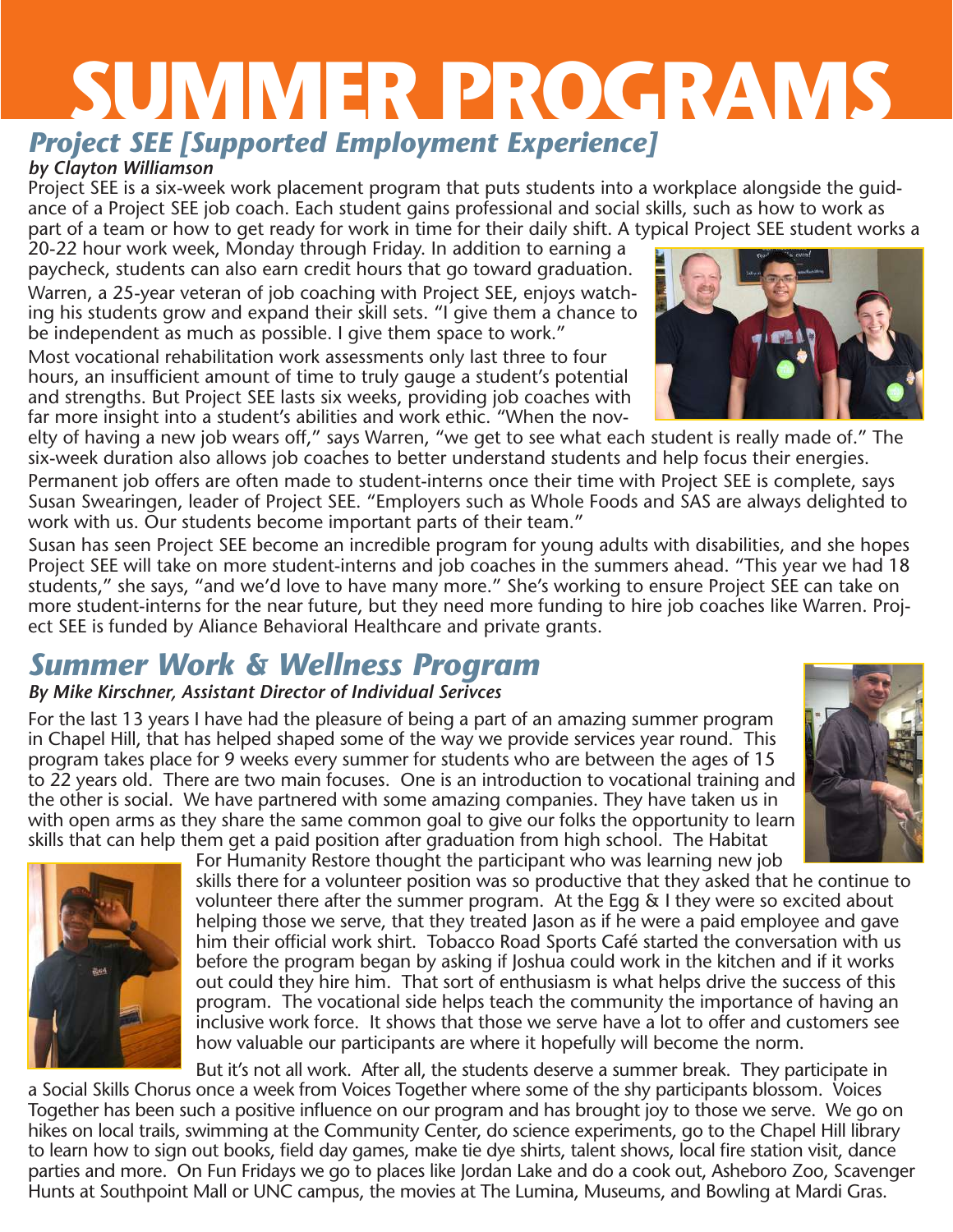## *Volunteer, Social,and Community Programs in Orange County*

#### *by Susan Chandler, Assistant Director fo Volunteer Services*

The Arc of the Triangle's Orange County social programs are led by volunteers and continue to attract many new members. The Arc's success is greatly attributed the involvement of community volunteers leading and their involvement in weekly programs and agencies that create fundraising and awareness events. Over the past year The Arc has benefitted from local UNC Sorority ZTA 5K Race donating proceeds raised, Cardinal Fleet Feet races taking place three times a year, AVEDA's tip of the month club and the Knights of Columbus Tootsie Roll fundraiser. Indeed, it takes a village.

Arc HOOPS participants shoot some hoops, learn new skills, the rules of the game, get a good workout and have some fun! The coach's goal is to build a basketball team, organize teams and tournaments, create HOOPS uniforms and watch the basketballs fly!

Cardio Spin Class participants enjoy listening to music; pedaling at their own comfortable speed; warming up and cooling down with stretching exercises. Coaches encourage everyone to do their best in a fun and supportive atmosphere.

Community Connections is a program that matches a volunteer from our community with a partner (a teenager or adult with a developmental disability). The volunteer and partner spend time together each month, enjoying recreational and leisure activities. This is a time to learn new skills, grow as individuals, and to get

to know each other as the partner becomes more socially involved in the community. Make a difference; make a friend.

Nutrition and Cooking Class allows adults to use hands-on experiences to further their knowledge of nutrition as well as their skills in the kitchen. Each week a different "Head Chef" picks out a recipe to prepare in the class with everyone cooking together. At the end of class, the chefs get to enjoy the fruits of their labor. Once a month thirty-six Meals on Wheels families enjoy a healthy dessert prepared by the cooking class. Field trips are included.





Petals with a Purpose is an effort to connect flowers to people, all the while making a positive difference on the environment. Using items destined for the landfill and with support from the community including Whole Foods, Petals with a Purpose is in full bloom! Combining fine motor skills, music, volunteers and friends with a social conscience, each week they create bouquets of fresh flowers that are donated to the St. Joseph's food pantry, hospice care patients, senior centers and local events such as Special Olympics Banquet Dinner as Acts of Random Compassion.

Friday Lunch & Learn in Chapel Hill Lunch & Learn presents an opportunity to socialize and learn about a topic of choice such as voting or knowing your rights.

Friday Fun Day Friday Fun Day are for those over 18 years of age, wanting to go out and about in the community to places and activities based on their interests. The last Friday is pizza and bowling, the other weeks have included the Durham Museum of Life and Science,

tour of our local Chapel Hill Police Department, enjoying ice creamon the porch of Maple View Dairy, or movies on a rainy day.

HOPE Gardens is a community garden founded by UNC Chapel Hill students where local organizations have the opportunity to cultivate and grow fruits, vegetables, flowers for their own use. Each year Arc's cooking class adopts two garden beds where individuals see firsthand how to use organic food in their daily lives and share it with family and friends.

*"It has made a wonderful difference in my life getting to know my Community Partner. She is extremely affectionate with a wonderful sense of humor. I feel like I have benefitted from her friendship even more so than she has from mine. I would 100% recommend the experience to someone else. She finds joy in activities and relationships. To me she is extremely strong and courageous. I've learned that small things make a big difference and that simple things we do go a long way." -Community Connections Volunteer*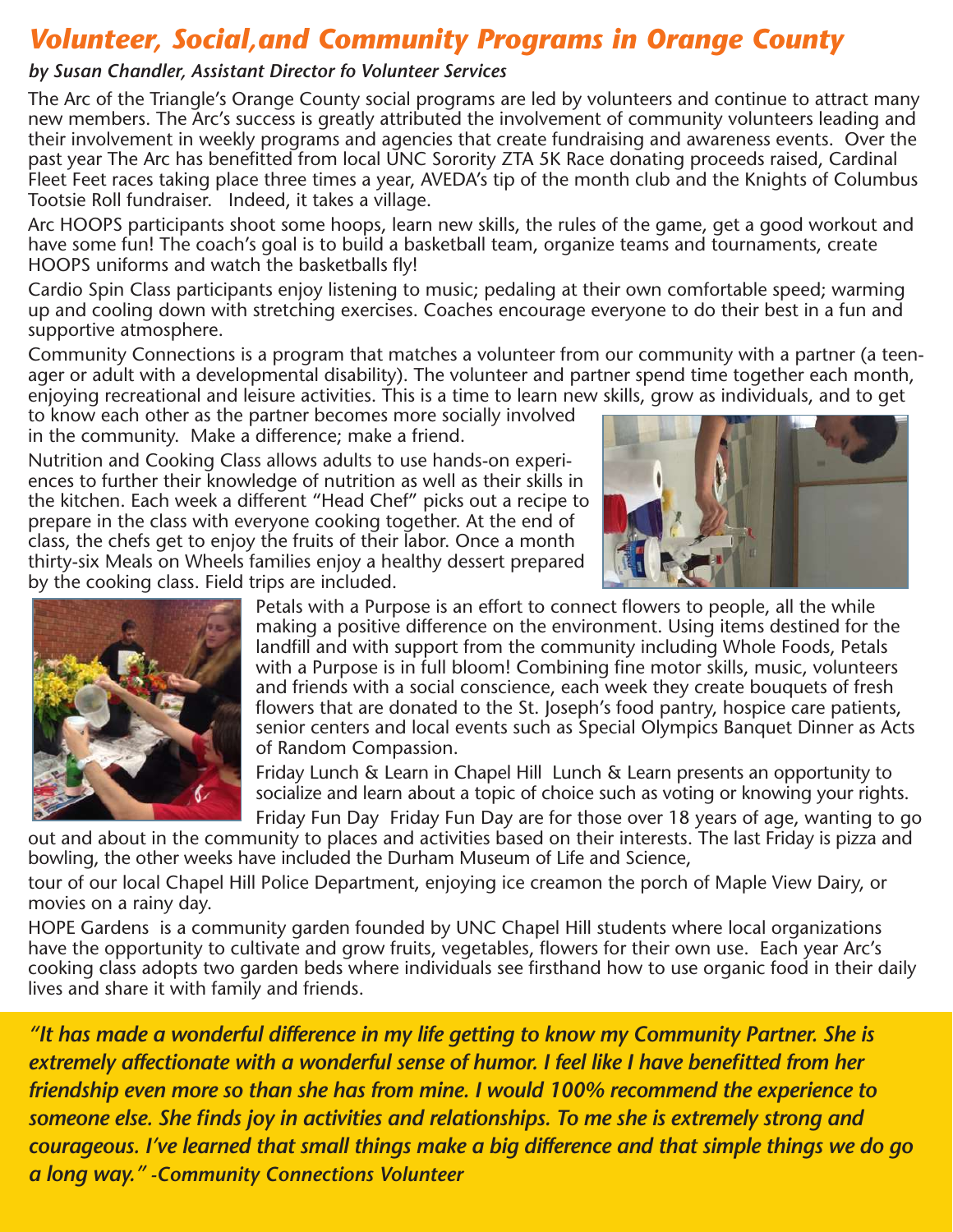## *Community Programs in Durham and Wake Counties*

### *by Michelle Foy, Assistant Director of Community Programs*

The Supported Retirement Program supports 24 program participants. Program participants had the opportunity to engage in new social/physical activities that increased their connection to their community, build new friendships and decrease social isolation. Some of those activities included participant Gerald Baugh being selected to represent Wake County in the Special Olympics golf tournament in November. He also participatedThe Arc's 2nd Annual Michael & Sons Golf Tournament.

I was invited to present at the NCAPSE (North Carolina Association of Persons Supporting Employment First) Conference in March along with program participant Gerald Baugh who co-presented. The presentation was titled: *Retired & Inspired Welcoming Older Adults with "disAbilities" to inclusive programs.* The presentation included the history of the Supported Retirement Program, the referral process/qualifications, where the program is today and the benefits of working with older adults with I/DD and helping them to retire to community activities of their choice.

Program participants continue to utilize public transportation which is made possible

through two transportation grants. In April The Arc re-applied for those grants for fiscal year 17 and was approved for both. The Elderly and Disabled Transportation Assistant Program grant (EDTAP) in the amount of \$21,000 and the Capital Area Metropolitan Planning Organization (CAMPO) Section 5310 grant in the amount of \$203,440.00. With a substantial increase in grant funding awarded for the new fiscal year means continued transportation to all program participants at no cost to them along with future expansion to the program.

Both the M'n'M Singers and Grace Notes choirs had a great season and performed and various venues throughout Wake and Orange county ending the season with the annual talent show on June 13, 2016 at

Resurrection Lutheran Church in Cary. Dona McNeill (Grace Notes Choir Director) acted as the interim choir director for the M'n'M Singers until we hired Hillary Campbell. Hillary is a recent graduate of East Carolina University where she received degrees in both music education and vocal performance. We are lucky to have her join The Arc of the Triangle family.

Our Community Connections program in Wake County continues to be a popular program for both participants and community members alike. Partners participate in a wide variety of activities on a monthly basis such as playing tennis, going out to eat or to the movies, attending picnics or going to a sporting event. We currently have individuals on a waiting list and are seeking volunteers to get involved in this program.

Family Fun Night, at Marbles Kids Museum is the event that every child looks forward to throughout the year. Hundreds of kids and their families attend this bi-monthly event. FFN continues to be a very fun event as well a great resource to the community. Since its inception, The Arc of the Triangle has been the lead agency and trains the Marbles staff and volunteers on how to interact/work with individuals with I/DD.

Triangle Self Advocacy Network (TSAN) has been learning about several different topics and moved through four module lessons. Module 1- Fiscal Year Goal Planning Goals & How to Measure Success as a Group; Module 2-Being a Healthy Self Advocate; Module 3- Bullying; Module 4- Understanding the Different Types of Self Advocacy. The bullying module took the most time and was probably the most enjoyed. As a group they watched the documentary "Bully" and looked at the different types of bullying, identifying a bully, how to address bullying and what to do if the bully is someone that you



should trust (peer, support staff, volunteer, etc.).

In February 2016, Mark Pennington, the lead staff who has run the Durham Community Programs for years retired. Although we were sad to see him go, we were very happy to welcome his replacement, Trina Pendergraph to The Arc family. Each week in Durham there are fun events going on for individuals 18 and over. Dinner & A Movie Night on the 2nd Friday, Dances on the 3rd Saturday and Pizza and Games Night on the 4th Friday. All of these events are equally popular and average between 40-70 people at any given time.



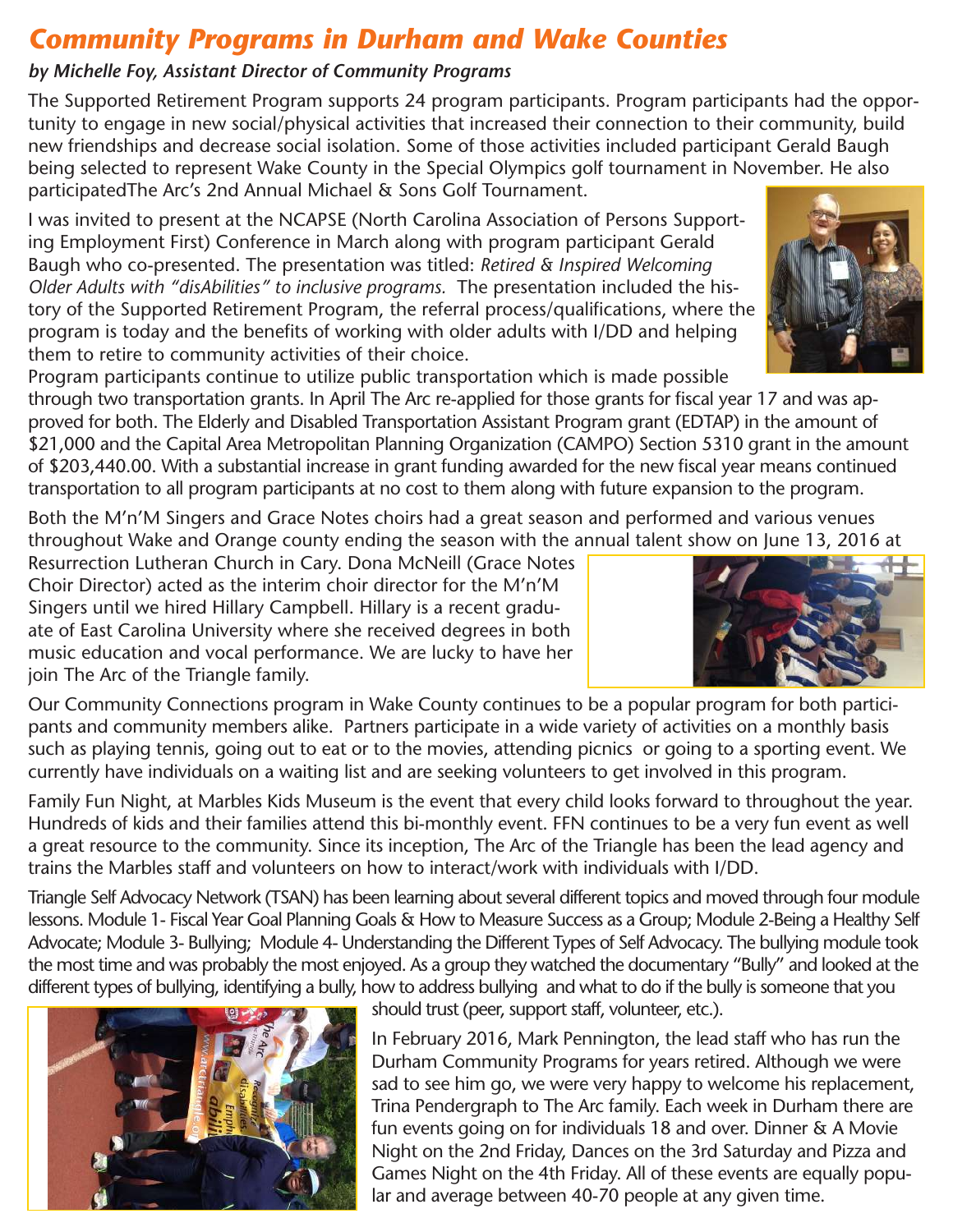# **VOLUNTEERS**

There are vital elements to making a successful non-profit agency. And **volunteers** are one of the more important pieces. We recognize everyone who has volunteered in some way with The Arc of the Triangle.

#### **Americorps**

Sherry Anscher, cooking class Edward Aul Sr., Human Rights Committee, Special Events Edward Aul Jr., Cooking class Kaylee Bannon (pianist) M'n'M Singers Daria Botrowski, Petals with a Purpose Ashlyn Brandner, Community Connections Partner Program (CCPP), cooking class, Spin Class Maddie Breem, Outreach, Special Events Lisa Brenman, CCPP Kristin Brookshire, HOOPs Remington Brown, special events Ana Bruno, Petals with a Purpose Andrew Bullard, Community Connections Partner Program Lauren Burgess, CCPP Meredith Cohen, UNC Intern Megan Cooke, Spin Class Dustin Coutinho, HOPE Gardens Sera Cuni, CCPP Katherine Dalton, CCPP Laura Deem, Special Events Lauren Dixon, UNC Intern Lenore Donaldson, Outreach Volunteer Center Durham Cynthia Drysdale, Cooking class Cameron Dubois, Friday Night Live Suzahn Ebert, Friday Night Live Lyndsay Ellis (Assistant Choir Director) Grace Notes Choir Beth Foyle, Office Volunteer Katie Gandee, Spin Class Mary Lou Gelblum M'n'M Singers Rob Gelblum (guitarist) M'n'M Singers Choir Matthew Gellaty, HOPE Gardens Emily Gray, UNC APPLES Student Intern Kimberly Halberg, Petals with a Purpose, UNC Intern Maddie Heeter, Special Events Alex Heintzelman, CCPP Christine Hellinger, CCPP Juliana Herrera, CCPP Dale Hollar (scheduler) M'n'M Singers Mary Elizabeth Jones, Special Events Teresa Marie Jones, Special Events Amy Kalinowski, Friday Night Live Darlene Kipphut, UNC Intern Maddie Kirby, Special Events Brett Lee, Special Events Christina Lee, CCPP Tyler Leech, HOOPs Abigail Lin, Office Administration Jeremy Lin, Office Administration Tina Li, HOPE Gardens, cooking Class Rebecca Lineberry, Special Events, Petals, Friday Night Live Sarah Lineberry, Special Events, Petals, CCPP Samantha Link, Cooking Class Julia Luckas, Petals With a Purpose Ilsa Luther, Special Events Sophie Smith, CCPP, Petals Caitlin Mason, Cooking Class Jillian Mattera, Special Events, HOPE Gardens, CCPP Amanda Meers, Spin Class Kathryn Miller, CCPP, Special Events Charlotte Mills, Petals with a Purpose Elizabeth Moore, Petals with a Purpose Shayne Moore, Petals with a Purpose Michael Nam, CCPP NC State Arnold Air Society NC State Silver Wings NC Central Univ. Natl Student Speech Language Hearing Assoc. Allie Newby, Special Events, Outreach Anthony Nicholson, Human Rights Committee Anjali Patel, Petals with a Purpose Panna Patel, Petals with a Purpose Julia Perkins, Petals with a Purpose Gloria Pisarskaya, UNC APPLES Student Intern Caleb Pressley, HOPE Gardens, Cooking Class, Petals with a Purpose Joshua Ravitch, Special Events Natalia Rice, HOPE Gardens Becci Ritter, Petals, Special Events Emma Rosenthal, Spin Class Steve Rubin, Photographer Hannah Ryan, Petals with a Purpose, Special Events Elizabeth Schroeder, Special Events Tony Scott (guitarist) Grace Notes Choir Dillon Sharpe, Petals with a Purpose Serena Simmons, NCSU Intern Vanessa Soleil, Special Events Haejin Song, Special Events Chris Spencer, HOPE Gardens, Petals with a Purpose Alissa Vanderlinden, CCPP Laurel Veeder (pianist) Grace Notes Choir Jenny Vo, NCSU Intern Autumn West, HOOPs Caitlin Willen Petals with a Purpose Abbey Williams, Spin Class Lincoln Wurster, Cooking Class, CCPP Xuelan Wu, Petals with a Purpose

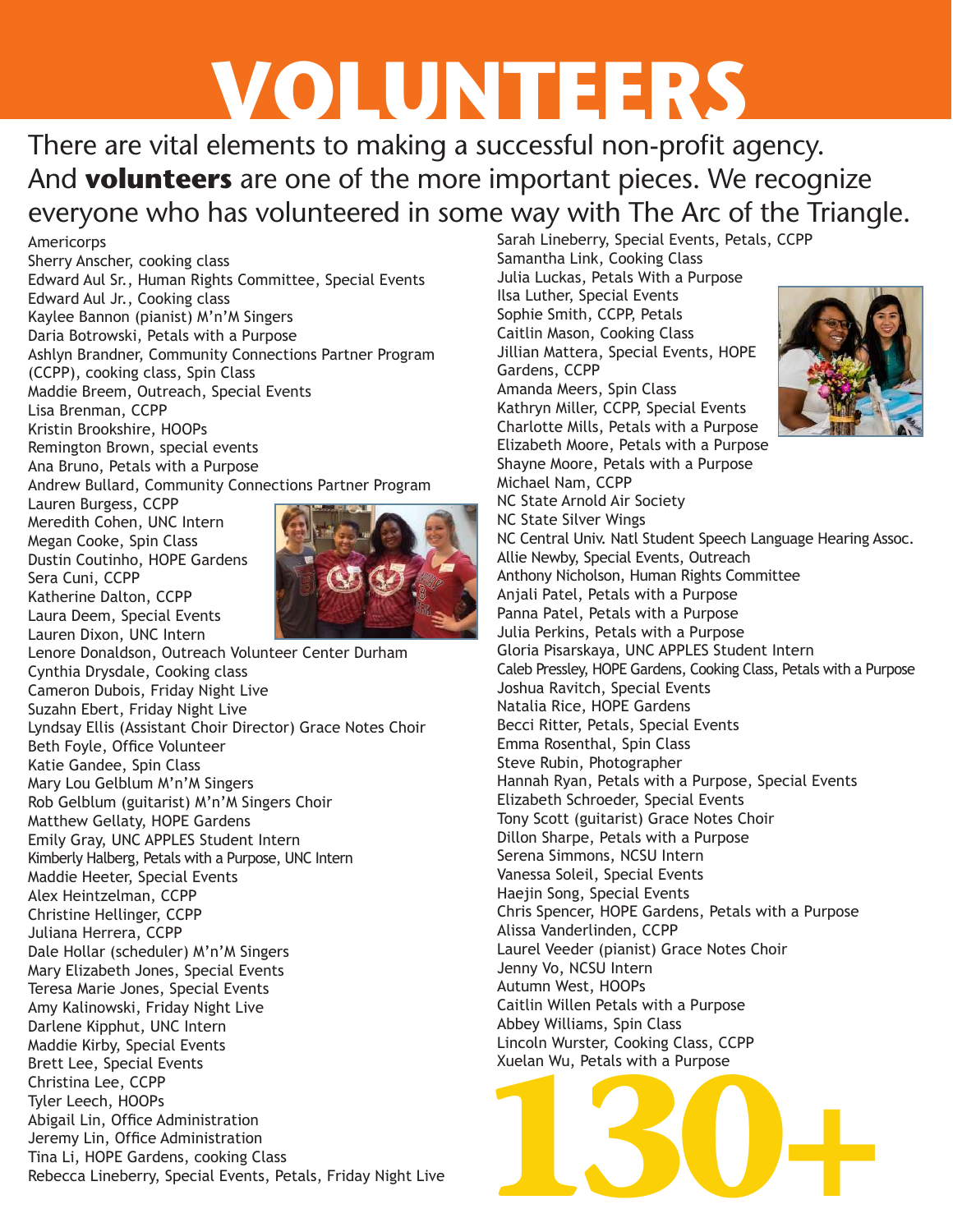*Our way of recognizing outstanding support professionals who partner with our Individual Services participants. Our winners for 2015-16:*

**1414**<br>Mitch **July** Mitch Eubanks, Service

## **August**

**gust**<br>rvice<br>rvice Dustin Coutinho, Service Gracie Jefferson, Service



**9**<br>
Ar<br>
Ka **September** April Robinson, Documentation Kalvin Franklin, Service

## **October**

**October**<br>e, Service<br>nentation Pam Dove, Service Bianca Harvey, Documentation

**11 November** Jawhannye (J.B.) Bunn, Service Allie Cheek, Documentation

December<br>ollins, Service<br>dson, Service **December Brittany Collins, Service** Emily Richardson, Service

**1**<br>**1**<br>**1**<br>**1**<br>**1**<br>**1**<br>**1**<br>**1**<br>**1**<br>**1 January** Brenda Sartwell, Service Will Hammond, Documentation

**Pruary**<br>Service<br>Tation **February** Lois Stanfield, Service Jiearonnah Manns, Documentation



**March**

**1999**<br>The Mit Thomas Graham, Service Mitch Eubanks, Service

pril<br>vice<br>tion **April** Amy Tamburro, Service Kathleen Harding, Documentation

**May**<br>Krist<br>Neil **May** Krista Benbow, Service Neil Bailey, Documentation

**une**<br>ervice<br>tation **June** Heidi Kerutis, Service Sandra Logan, Documentation

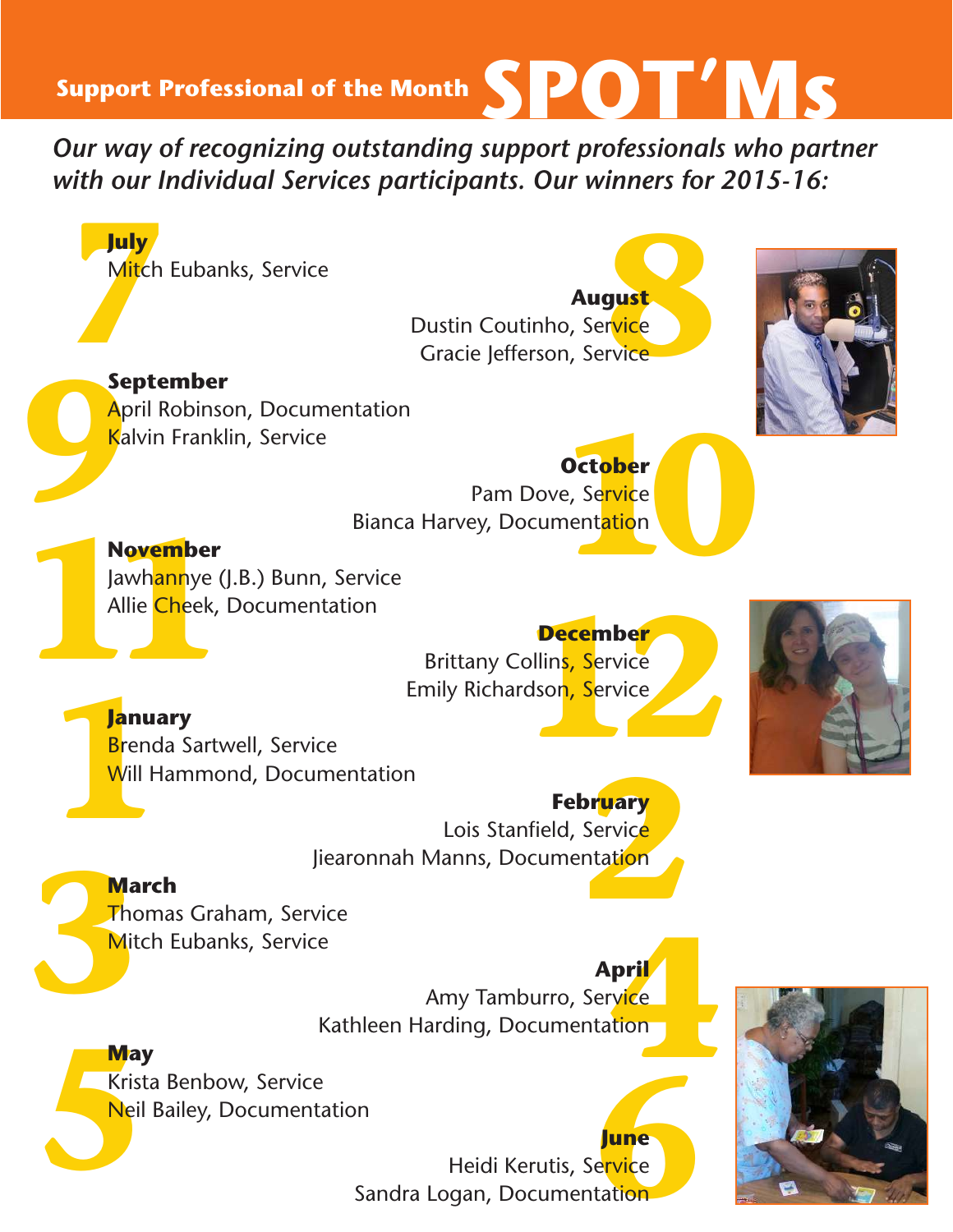# **COMMUNITY PARNTERS**

## *provide in-kind goods, locations for us to meet, introduce us to volunteers, and overall add to the way we provide supports and services in the community.*

Amante Pizza, Falconbridge Chapel Hill BJ's Club Carrboro Fire Station, Carrboro Chapel Hill Fire Station, Meadowmont, Chapel Hill Chick-Fil-A Cici's Pizza Equalty NC Good Shepherd Lutheran Church, Raleigh Extraordinary Ventures, Chapel Hill Habitat Re-Store, Durham Hargraves Community Center, Chapel Hill Harris Teeter Hillsborough Sportsplex, Hillsborough Hillyer Memorial Church, Raleigh HoneySuckle Tea House, Chapel Hill HOPE Gardens, Chapel Hill Long Beverages Marbles Kids Museum Mardi Gras Bowling, Chapel Hill Meals on Wheels, Chapel Hill & Raleigh Michael & Son NC Botanical Gardens, Chapel Hill Papa John's Pizza Patricia Meszler Photography Planet Fitness, Chapel Hill PNC Bank, Chapel Hill PORCH, People Offering Relief for Chapel Hill Carrboro Homes Reality Ministries Resurrection Lutheran Church, Cary, RambleRill Farm, Penny Lane Farm, Maple View Dairy Santa Claus! Steve Rubin Photography Taco Bell Triangle Down Syndrome Network UNC Fitness Center Meadowmont, Chapel Hill Whole Foods





#### Project See Employers:

NC State, University Housing SAS Cafés, Buildings F and T SAS Art and Scenic Operations PPD Development, L.P. Marbles Kids Museum Jordan Oaks Retirement Community The Gardens at Wakefield, Independent Living Whole Foods, Wade Avenue

#### Summer Work & Wellness Program Partners:

Cafe Carolina The Egg & I Brixx Pizza Chapel Hill Public Library Seawell Elementary School East Chapel Hill High School Smith Middle School Rashkis Elementary Market Street Coffee Weaver St. Market The Franklin Hotel Carolina Meadows Green Beagle Lodge Weaver St. Southern Village Tobacco Road Ace Town & County Hardware Great Clips (Meadowmont) Freddy's Habitat Restore Marshalls Elements Orange County Animal Shelter Great Clips (Chapel Hill North/MLK) Chapel Hill Parks and Recreation Voices Together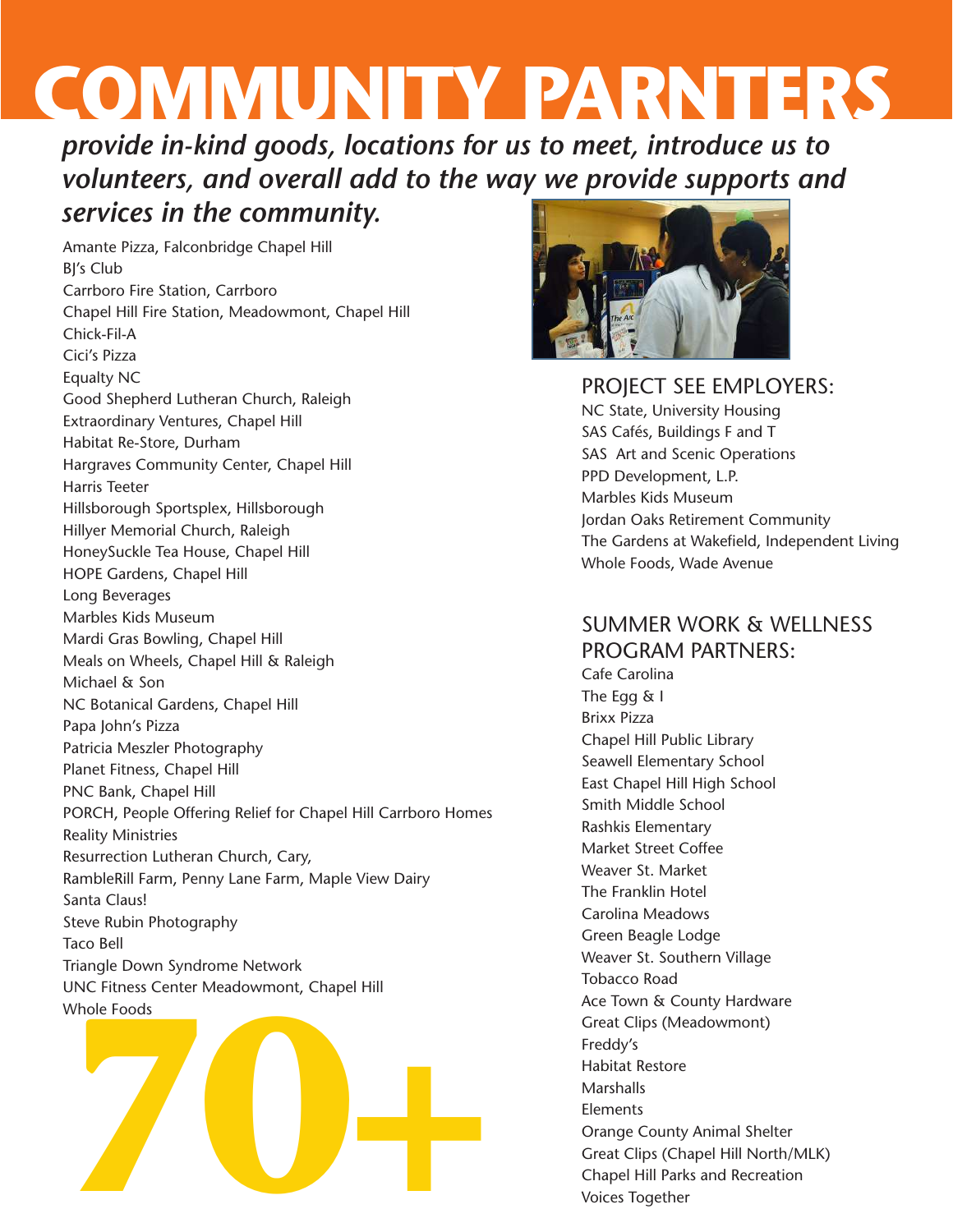

## **A Day on the Links and A Night on the Town**

June 6th started out cloudy and ended a perfect early summer day. What made it perfect was the turnout for the Michael & Son Community Classic Golf Tournament held at Devil's Ridge Golf Course in Holly Springs. Over 100 golfers turned out to drive one for The Arc of the Triangle. After breakfast and warm-ups on the putting green, golfers took part in a shot gun start and enjoyed the rolling fairways lined with towering hardwoods – a challenge for any golfer. Contests were held throughout the day, and at the end of 18 holes delicious BBQ was served by City Barbecue to everyone. Golfer Ken Alden had this to say, "The Arc of the Triangle hosted one of the best outings I've played in. Got to play on a beautiful course and the food and prizes were great. All to support a great cause! Our foursome will definitely be back next year."

Some highlights of the day were, our self-advocate Gerald sunk a 40 foot putt! Our winning team took home Scotty Cameron Titleist putters. Two teams tied for second and they each received great prizes from Devil's Ridge.

Now fast forward to the end of the week, and it's time for The Arc's first ever Gala for Good. Held at the Doubletree in Durham, on their lakeside terrace, guests mingled over cocktails and dinner while shopping a silent auction featuring such goodies as a deluxe Starbucks basket, an autographed Carolina Panthers foot-

ball and beautiful jewelry. Guests jokingly outbid each other on tickets to local theater and sporting events, all knowing every dollar raised would go to The Arc. DJ Kate Steiman entertained the crowd with music that got more than few folks on the dance floor. Photographer Steve Rubin captured some special moments throughout the night and auctioneer Scott Hanson wowed our guests with an ability to sell anything! Guests bid on a mountain resort vacation, Disney Park Hopper passes and much more. The Wine Wall displayed a variety of wines all wrapped in plain brown paper. They sold for \$20 each. Tara Moore took home one bottle valued at \$90!



We even raffled off a custom-built wheelchair accessible picnic table- and the lucky winner was sponsor, Marie Hughes who had this to say, "I haven't missed an Arc gala in 6 years- this was by far the best". Board members and staff mingled with our sponsors and guests during a beautiful evening.

Both events raised \$20,000 for The Arc of the Triangle. And for that we thank our sponsors, auction donors, In-Kind Sponsors, volunteers and everyone who came and made both events the successes that they were.

## *Community Classic* & *Gala for Good* **Sponsors**

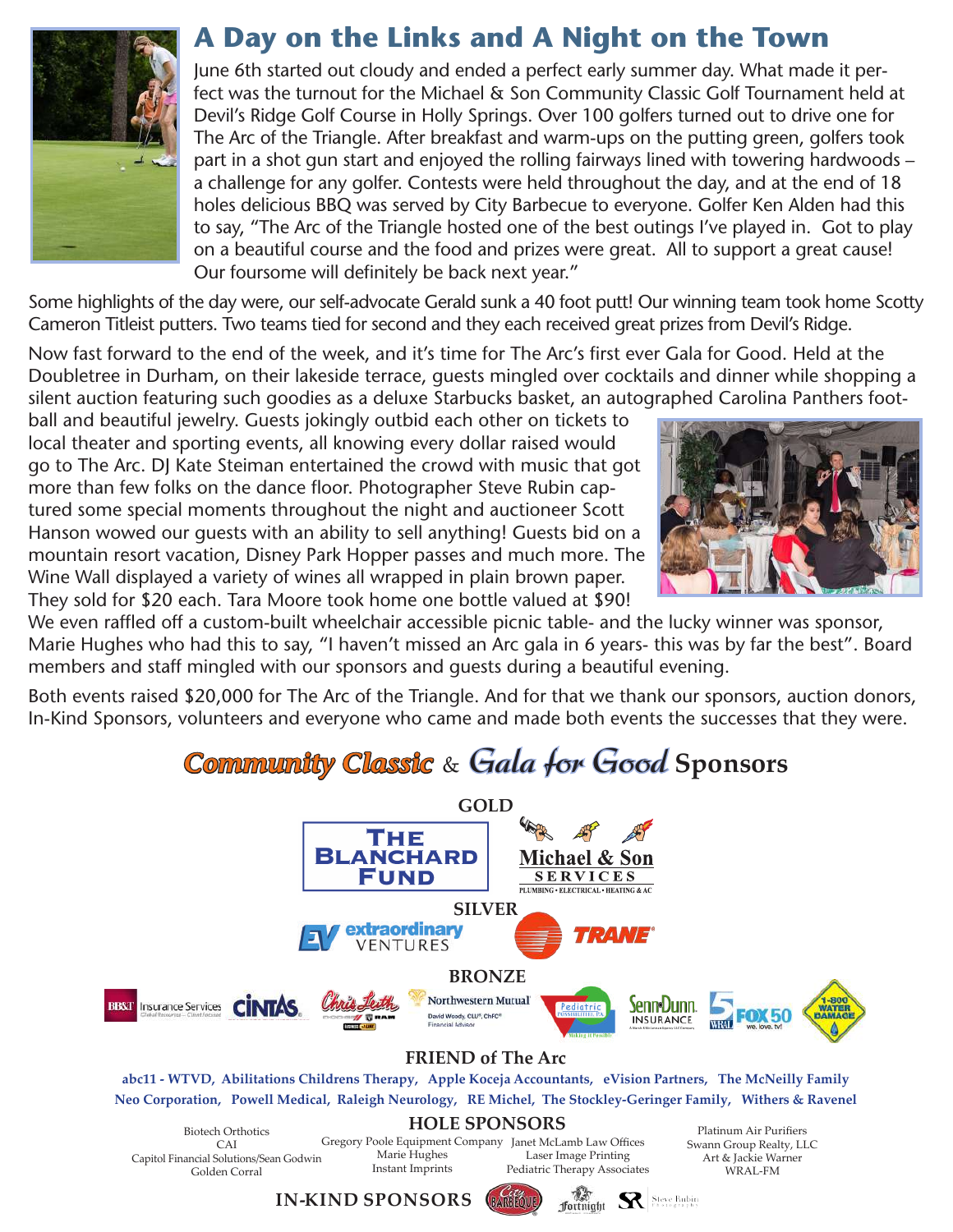# **OUR SUPPORTERS**

#### **Over \$5,000**

The Blanchard Fund Cardinal Track Club Triangle Community Foundation UNC's Zeta Tau Alpha Sorority

#### **\$,2500–4,999**

Lamb Foundation of NC, Inc. (Knights of Columbus) The Ireland Family Foundation **Trane** Ms. Crystal Dicken

#### **\$1,000–\$2,499**

United Methodist Men (Raleigh) University Presbyterian Church Local Outreach Committee State Employees Combined Campaign Crossroads Fellowship Greater NC Area CFC eVision Partners, Inc. Mr. & Mrs. David Woody Fidelity Charitable Golden Corral Mr. and Mrs. John McNeilly Ms. Prillaman Mr. Michael Riggs Pediatric Possibilities PA Senn Dunn a Marsh & McLennan Agency LLC Company Cintas Corporation BB&T Insurance Services Wells Fargo Foundation WRAZ TV, Inc Chris Leith Automotive 1-800-Water Damage

#### **\$500–999**

Amazon Smile IBM Employee Services Center Mr. & Mrs. Michael C. Madden Ms. Marie Hughes Ms. Janet McLamb Mr. & Mrs. Harry Land Jr. Raleigh Neurology Abilitations Children`s Therapy Ms. Karen Geringer Mr. Gerald Stockley Powell Medical Equipment, LLC Mr. Todd Escaravage RE Michel Company LLC WTVD ABC11 Mr. & Mrs. Frederick Haws State Electric Supply Withers Ravenel Inc. Apple Kojeca Accountants

#### **\$250–499**

Estate of Lila S.T. Fagan Mr. & Mrs. Joe Bylinski The Merck Foundation Ms. Dawn Selby Ms. Diane Ellis Mrs. Arch Blanchard Mrs. Dumas United Way of Washtenaw County Your Cause LLC Bio Tech Prosthetics & Orthotics of Raleigh Mr. & Mrs. Tom Davis CAI Mr. and Mrs. Robert Cooney Capital Financial Solutions Gregory Poole Equipment Company Ms. Jackie Linker Mr. & Mrs. Gordon Flake WRAL-FM Ms. Kathleen Phillips Mr. & Mrs. Arthur Warner Fresh Aire UV Mr. Joseph Freddoso Pediatric Therapy Associates

#### **\$100–249**

Mr. & Mrs. Fred Spielman Catholic Daughters of the Americas Mr. and Mrs. Patrick Conway Mr. & Mrs. Henry Jones, Jr. Mr. and Mrs. Girish Pande Mr. John Becton Ms. Carolyn Hassett Ms. Kerry Hutchins Mr. and Mrs. Michael Morrow Mrs. Nancy Pfaltzgraff Mr. & Mrs. Michael Harper Mrs. Mary Kessler Ms. Jana Filer Mr. & Mrs. Mahendra Patel Ms. Jaleh Hagigh Mr. Stanley W. Black III Mr. & Mrs. Gordon Leden Mr. & Mrs. John P. Deason Mr and Mrs. Gregory Glatz Mr. Blake Aiken Mr. Brett Koceja Mr. James Edwards

#### **\$1–\$100**

Hayes Barton United Methodist Church Mr. Atle Rinholm Ms. Barbara Kaluzny Mr. Needham Bryan Mr. & Mrs. Martin Moore Ms. Tara Moore Mr. & Mrs. Philip Kregor SunTrust United Way Campaign

Ms. Jacqueline Kelty Mr. David Thompson Ms. Matthysse Mr. & Mrs. Jack Davis Mr. & Mrs. Michael J Olson Mr. & Mrs. Stuart Teplin Mr. & Mrs. Phil Stanberry Church of St. Thomas More Ms. Linda Flake Mr. & Mrs. Charles Thompson Ms. Janet Levy Ms. Patricia B. Hill Ms. Carol Saur Mr. & Mrs. Robert B Devlin Ms. Marcia Spray Ms. Lisa A Blackburn Mr. & Mrs. Rick Tortora The Beverly Community Impact Fund Mr. and Mrs. Craig Jones Mr. & Mrs. Barry Steiman Mr. Brian McVeigh Mr. & Mrs. David Dropkin Mr. & Mrs. Frank Dietch Mr. & Mrs. Steve Blackmon Ms. Dana Kragick Mr. & Mrs. Richard I. Duley Ms. Sharon Youse Mr. & Mrs. Robert McDonald Mr. & Mrs. Lewis Stanford Dr. Nedda Ibrahim Drabick Mr. and Mrs. Steve Strom Mr. Robin Cochran Mr. Michael Jacobson Ms. Kathy Wilkinson Ms. Mary T. Evans Ms. Mildred M Munoz Oliva

#### *Grants:*

Crossroads Fellowship Orange County Stroud Rose Foundation Town of Carrboro Town of Chapel Hill Triangle Community Foundation

### *Holiday Gift Drive Elves:*

Pleasant Grove United Methodist Church The Alden Family Janet McLamb Dawn Selby Karen Geringer Katie Holmes Marie Hughes Donna Kregor Carol Moore Sean McCullough and many more individuals!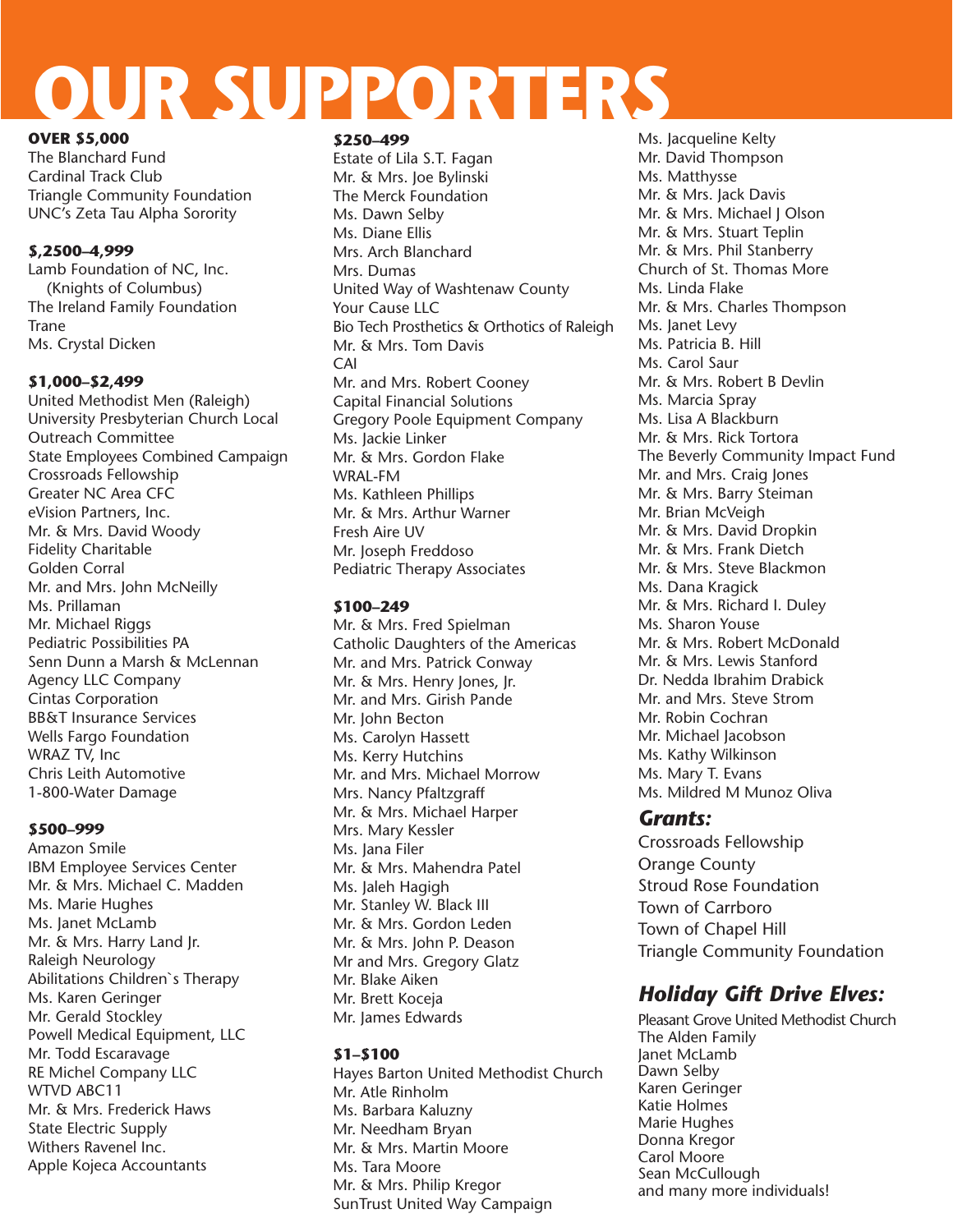**Where The Arc of the Triangle is in the community means we are learning all the time. This results in our supporting individuals with I/DD better. Service provision, advocacy, public relations and a constant effort to strengthen relationships throughout the community all contribute to our participants' success.** 

#### **Memberships/Committees**

Cardinal Innovations Provider Council Cardinal Innovations Stakeholders Committee Chamber of Commerce: Chapel Hill and Raleigh Developmental Disabilities Institute Durham CRC (Community Resource Connections for Aging and Disabilities) NAPSE (Natl Assoc. of Persons Supporting Employment First) NASW (National Association of Social Workers) NCAPSE (NC Assoc. of Persons Supporting Employment First) NCAVA (NC Association of Volunteer Administrators) NC Center for Nonprofits NC Developmental Disability Consortium SHRM (Society for Human Resource Mgmt.) Wake County CPAC Wake County GOLD Coalition (Growing Older and Living with Dignity) Wake County SEAC (Special Education Advisory Council) Wake CRC (Community Resource Connections for aging and disabilities) Wake LICC (Local Inter-Agency Coord. Council)

#### **Conferences/Professional Training**

Advancing Strong Leadership For North Carolina DD Professionals The Arc of US Conference NCAPSE Conference National APSE Conference NC Council on Community Programs Pathways to Integration Conference NCBLN (NC Business Leader Network) Conference

#### **Community Events**

Alliance Behavioral Healthcare Resource Fair Autism Society Summer Options Fair Blue Cross/Blue Shield Volunteer Fair Career Fair - Cedar Fork Elementary Chapel Hill/Carrboro Transition Fair Disable the Label Event Duke Energy Family Resource Fair Inter-Agency Fair at Tammy Lynn Center State Employee Health Expo Town of Cary - Share & Care Resource Fair Town of Wake Forest Resource Fair Triangle Down Syndrome Network Buddy Walk Voices Together Parent Support Workshops Wake County Public School Special Education Open House



## **One of The Arc of the Triangle's goals is to support its participants and their families outside of our regular services & community programs:**

Arc Choirs Community Performances & Concert

Burning Coal Theatre - Talk Back Session @ "Spoonface Steinberg"

Community Holiday Parties (Raleigh & Chapel Hill)

Cerebral Palsy Support Group (Raleigh)

Computer Sale with the United Way's Teaming for **Technology** 

Family Fun Night at Marbles Kids Museum

Holiday Gift Drive for Adults and Children with I/DD and Residents of The O'Berry Center

Party & Pics with Santa - A Holiday Party for children with Special Needs (partnership with TDSN)

Supports & Seminars (in partnership with Triangle Down Syndrome Network):

Potty Training Special Needs Financial Planning Supported Employment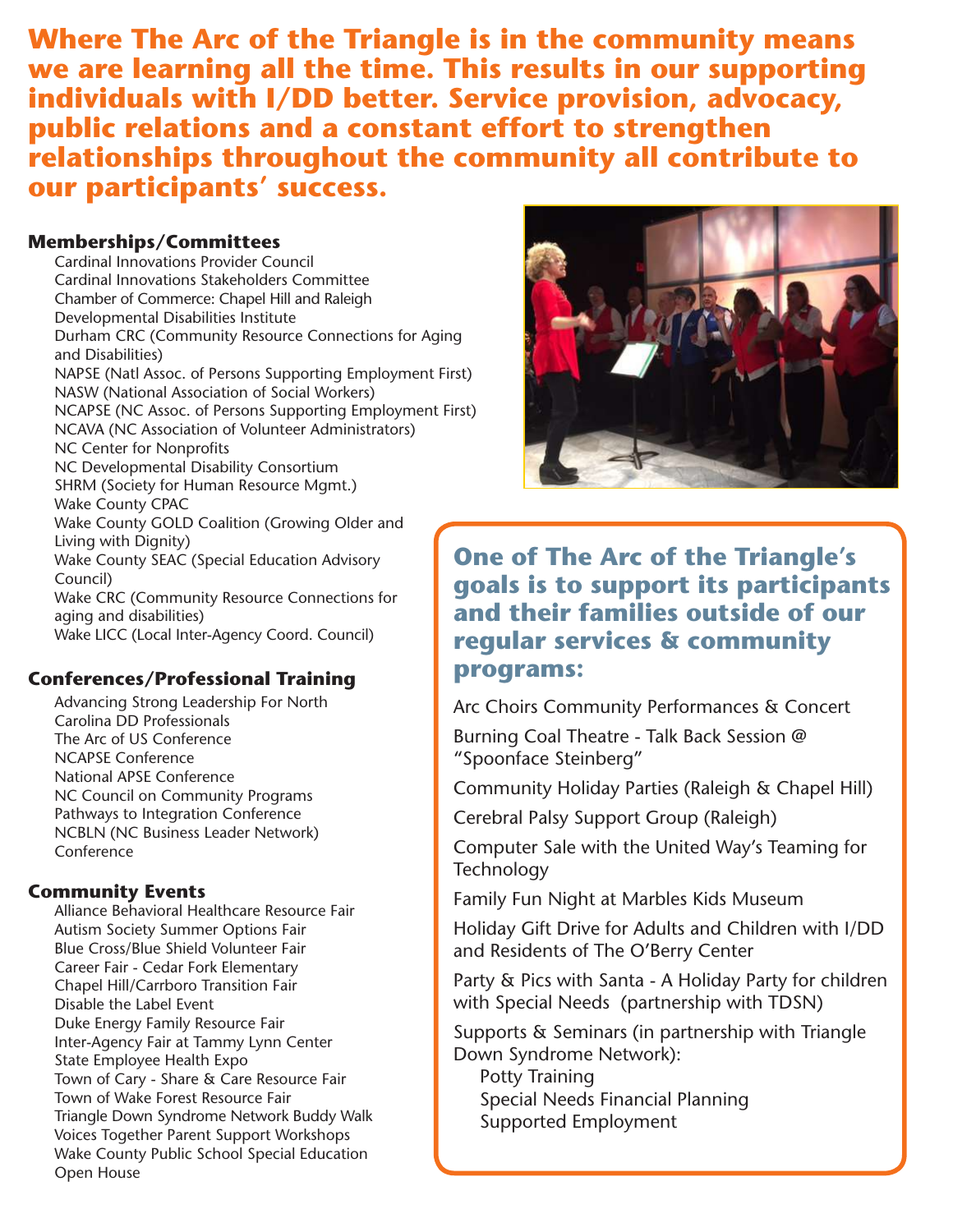## *A Summary of the 2015-16 Fiscal Year\**

| <b>Total Public Support and Revenue:</b> | \$3,324,415 |
|------------------------------------------|-------------|
| <b>Total Expenses</b>                    | \$3,507,603 |
| <b>Source</b>                            |             |
| <b>Individual Donations</b>              | 25,253      |
| <b>Membership Dues</b>                   | 3850        |
| Corporate Grants & Donations             | 17,015      |
| <b>Nonprofit Grants &amp; Donations</b>  | 45,995      |
| <b>Foundation Grants</b>                 | 33,345      |
| <b>Government Grants</b>                 | 235,114     |
| <b>Earned Income</b>                     | 2,962,550   |
| Dividends Income                         | 1,292       |
|                                          | \$3,324,415 |
| <b>Expenses</b>                          |             |
| <b>Personnel Expenses</b>                | 2,955,861   |
| <b>Contracted Service</b>                | 49,328      |
| <b>Office Expenses</b>                   | 57,256      |
| <b>Occupancy Expenses</b>                | 88,042      |
| <b>Travel Expenses</b>                   | 118,670     |
| <b>Other Operating Expenses</b>          | 220,105     |
| <b>Other Expenses</b>                    | 18.342      |
|                                          | \$3,507,603 |

*\*Not yet audited*